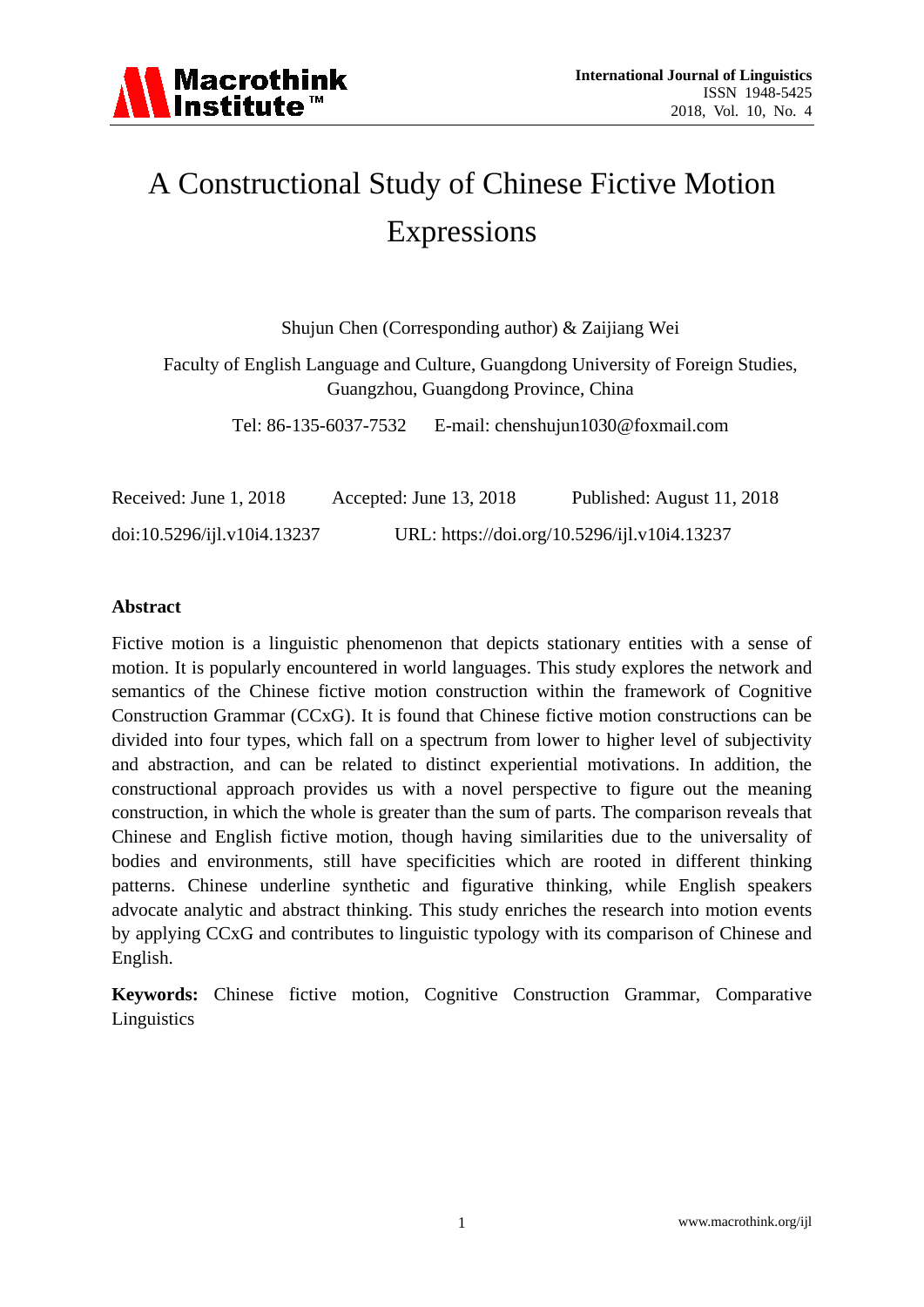

# **1. Introduction**

Motion verbs are frequently seen to represent static entities in both English and Chinese. See examples (1) and (2):

(1) 塔顶上是漂亮的微波站,雪白的透花栏栅,沿着盘山道蜿蜒地伸去。

On top of the tower is the beautiful microwave station. The snow-white fence zigzags along the mountain road.

(2) This fence goes from the plateau to the valley (Talmy, 2000a, p. 99).

Psychological or cognitive linguists consider the above sentences as a special linguistic phenomenon, which are referred to as "virtual motion" (Talmy, 1975), "fictive motion" (Talmy, 2000), "abstract motion" (Langacker, 1986), "subjective motion" (Matsumoto, 1996) or "simulated motion" (Matlock, 2004a). In the field of cognitive semantics, many assume there is a straightforward one-to-one mapping from conceptualization to linguistic meaning. However, it is not the case for fictive motion, which increases the significance of studying this phenomenon since such study provides evidence concerning "fundamental properties of human mind" (Blomberg & Zlatev, 2014).

Previous researches based on theories of metaphor, metonymy, conceptual blending and subjectification are mainly limited to the interrelationship between linguistic forms of fictive motion and mental processes of conceptualizers, and hence lack well-rounded analysis that includes syntax, semantics, motivations and the network of fictive motion in a single view. In addition, relatively more researches have been undertaken by linguists for English expressions than for Chinese expressions, thus making Chinese unexcavated treasure.

Cognitive Construction Grammar (CCxG), with the strength of achieving explanatory adequacy and unification, provides an effective tool to obtain the whole picture of fictive motion. The purpose of this research, therefore, is to explicate the Chinese fictive motion construction from the perspective of CCxG. The present research extends beyond previous studies in three ways. First, it proposes a tentative typology for Chinese fictive motion while unifying distinct experiential motivations within one network and distinguishing which types are more clearly connected with one kind of experience versus another. Secondly, it enriches language typology studies of lexicalization patterns, as more researchers focus on verbs in actual motion events than those in fictive motion. Thirdly, it contributes to comparative linguistics by means of digging out similarities and differences between English and Chinese fictive motion. We shall introduce previous studies on fictive motion and the existence of the Chinese Fictive Motion Construction in Sections 2 and 3. Sections 4 and 5 will present the construction network and semantics of Chinese fictive motion. A comparison between Chinese and English fictive motions will be presented in Section 6. Section 7 will be devoted to a discussion of the findings in this research.

# **2. Literature Review**

Talmy (1996, 2000a) classifies fictive motion into distinct categories from the typological perspective including emanation, pattern paths, frame-relative motion, advent paths, access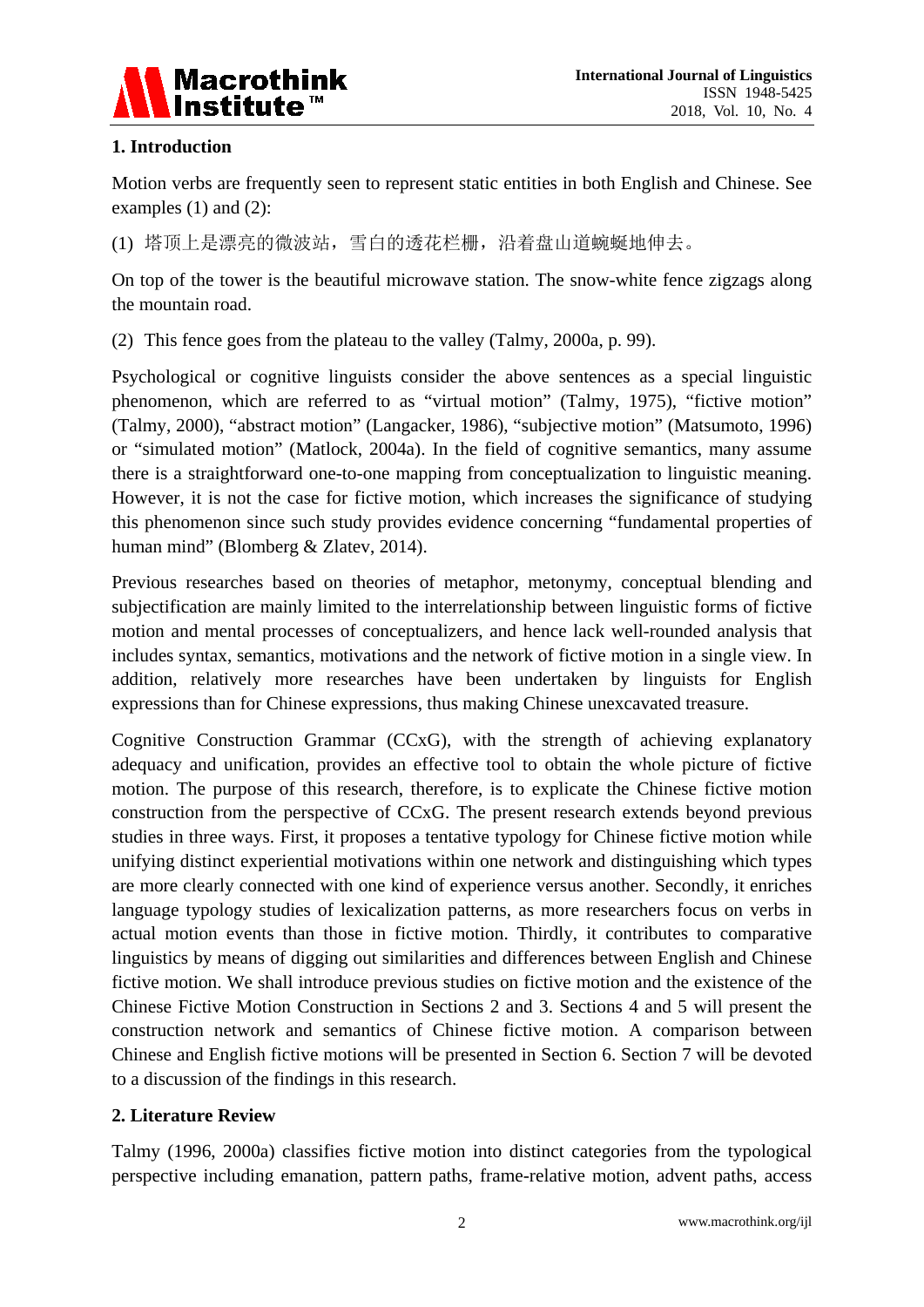

paths and coextension paths. Fictive motion is a special kind of Motion events consisting of such components as Figure, Ground, Path, Motion, Manner and Cause (Talmy, 2000b, p. 25). Compared with Talmy's general account of our "cognitive bias towards dynamism" (2000a, p. 171-172), the following researchers lay more stress on the generation process of fictive motion. Langacker (1986, 1987, 2008) analyzes fictive motion with mental scanning and suggests the importance of fictivity and dynamicity in language. Lakoff & Turner (1989) employ the conceptual metaphor FORM IS MOTION. In light of Conceptual Blending Theory, Fauconnier (1997) holds that the combination of factive and fictive representations is generated in the blended space. Empirically, Matlock (2004a, 2004b, 2006) has carried out various experiments to test mental simulation including decision time, eye movement and drawing. In recent years, Blomberg & Zlatev (2014, 2015) reinterpret different motivations for fictive motion by adopting methods and concepts from phenomenology. Egorova, Tenbrink & Purves (2018) report the communication motivation of fictive motion ranges from "conveying the sense of place to encoding the full spatial footprint of a motion event" with a corpus-based approach.

Though regarded as linguistic universals, fictive motion demonstrates language-specific conventions. Matsumoto (1996a, 199b) compares fictive motion in English and that in Japanese. Rojo & Valenzuela (2003) try to find whether differences in actual motion of English and Spanish apply to fictive motion and check the validity of Matsumoto's conditions in Spanish. Blomberg (2015) designs an elicitation tool for investigating non-actual motion in Swedish, French and Thai. Followers adopt this experimental set-up plus a corpus-based approach with six languages to evaluate competing explanations of motivations and identify language-specific constraints (Stosic et al., 2015).

Chinese researches on this construction have a late start. Since 2008, fictive motion has interested many Chinese scholars (e.g., Li, 2009; Huang & Han, 2012; Li & Chen, 2012; Zhong, 2012; Fan, 2014; Zhong & Liu, 2017). They have either applied Talmy's model to study Chinese fictive motion or conducted comparative analysis between English and Chinese from perspectives of typology, embodied philosophy and Motion events. Through a general survey we find that researches on Chinese fictive motion still stay in the primary stage, and most merely introduce foreign theories, lacking comprehensive analysis or justified classification principles. These problems induce this study to explore Chinese fictive motion on the basis of CCxG.

#### **3. The Existence of the Chinese Fictive Motion Construction**

According to Goldberg (1995, p. 17), "C is a construction if and only if C is a form-meaning pair <Fi, Si> such that some aspect of Fi or some aspect of Si is not strictly predictable from C's component parts or from other previously established constructions". Later Goldberg (2006, p. 14) modified the definition, now asserting, "Patterns are stored as constructions even if they are fully predictable as long as they occur with sufficient frequency." In this light, the definition of construction does not hinge on the issue of predictability any longer, and all levels of linguistic patterns such as morphemes, words and sentences can be constructions.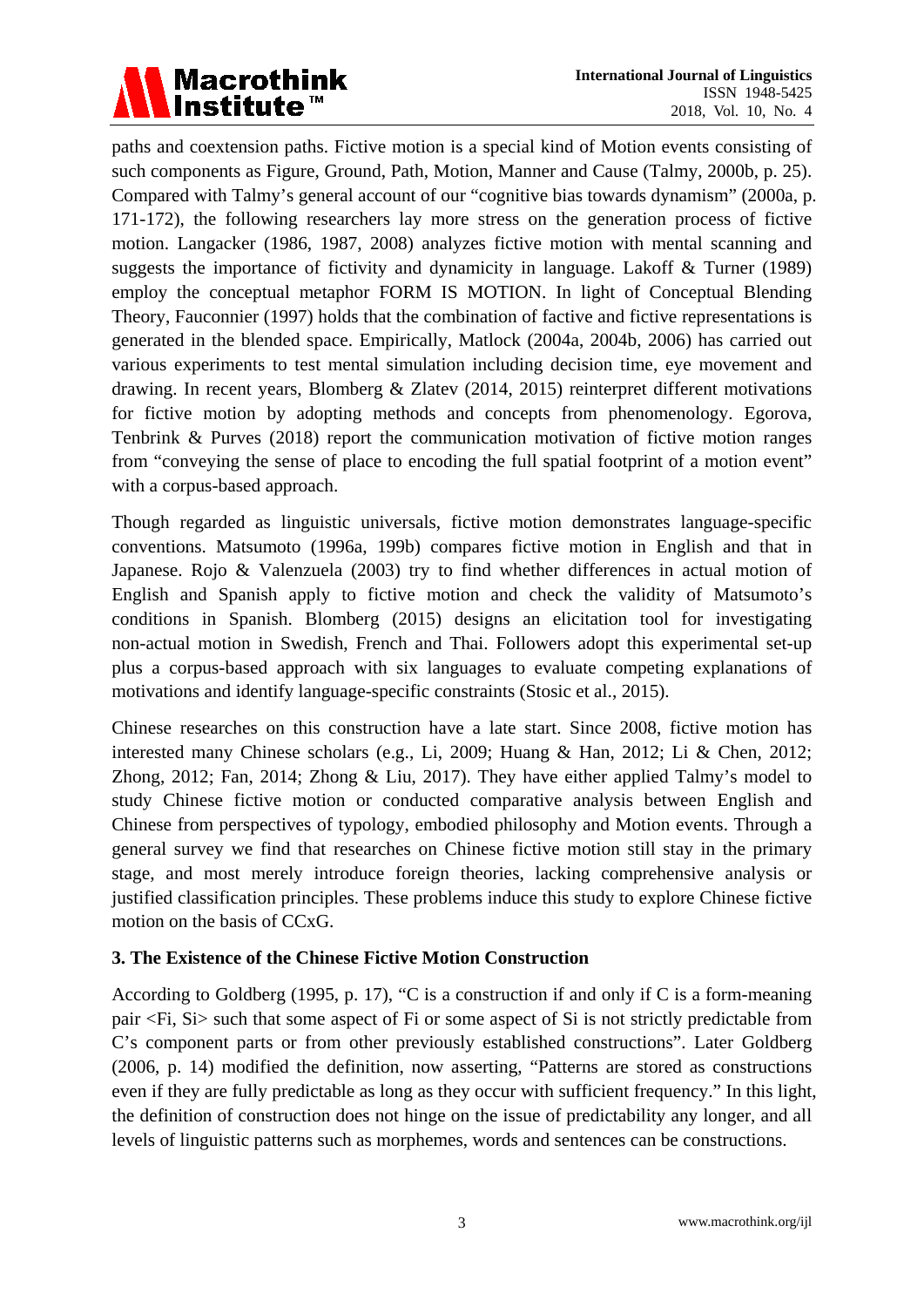

Assuming the usage-based thesis, Goldberg's CCxG accounts for both "irregular" idiomatic and regular instances. As parings of form and function, constructions are basic units of language. Sentence-level constructions "themselves carry meaning, independently of the words in the sentence" (Goldberg, 1995, p. 14). Namely, words contribute meaning, but not the entire the meaning. Goldberg (1995, p. 49) further claims that constructions can specify how verbs will be integrated into them and how event types designated by verbs combine with event types designated by constructions. The advantages of the constructional approach include avoiding implausible verb senses and circularity, enabling semantic parsimony, and preserving compositionality.

This study assumes fictive motion as a construction that has its own integrated meaning, independent of its components. The Chinese fictive motion construction is defined as linguistically using motion verbs to depict physical objects in space lacking observed motion as shown in Figure 1. (V is a motion verb, and OBL/OBJ respectively refer to a directional phrase or a noun phrase). Before specific analysis, a prerequisite requires the clarification that moving factors are allowed in this construction provided that the objects' motion is beyond human's perception.



Figure 1. Chinese Fictive Motion Construction

In this construction, verbs cannot be independently responsible for the fictive-motion semantics in that if the subject is not stationary objectively, the sentence depicts actual motion. Also, motion verbs in themselves do not license static subjects that are licensed by the construction. Furthermore, prepositions in isolation cannot encode the fictive-motion semantic interpretation. A major problem with ascribing the fictive-motion semantics to prepositions is that there can be no prepositions, or many prepositions encode locative interpretation. For example, in (3), there exist no prepositions, and in (4) the preposition "在…之间" (in) indicates a locative rather than directional interpretation. Hence, it is reasonable to ascribe the fictive-motion interpretation to the construction in itself rather than verbs or prepositions.

(3) 近百年来,修建了几条穿越山脉的铁路和公路隧道,便利了意大利与中欧、西欧各 国的联系。

For hundreds of years, the railway and highway tunnels, which cross mountains, have provided connection between Italy and mid-European as well as west-European countries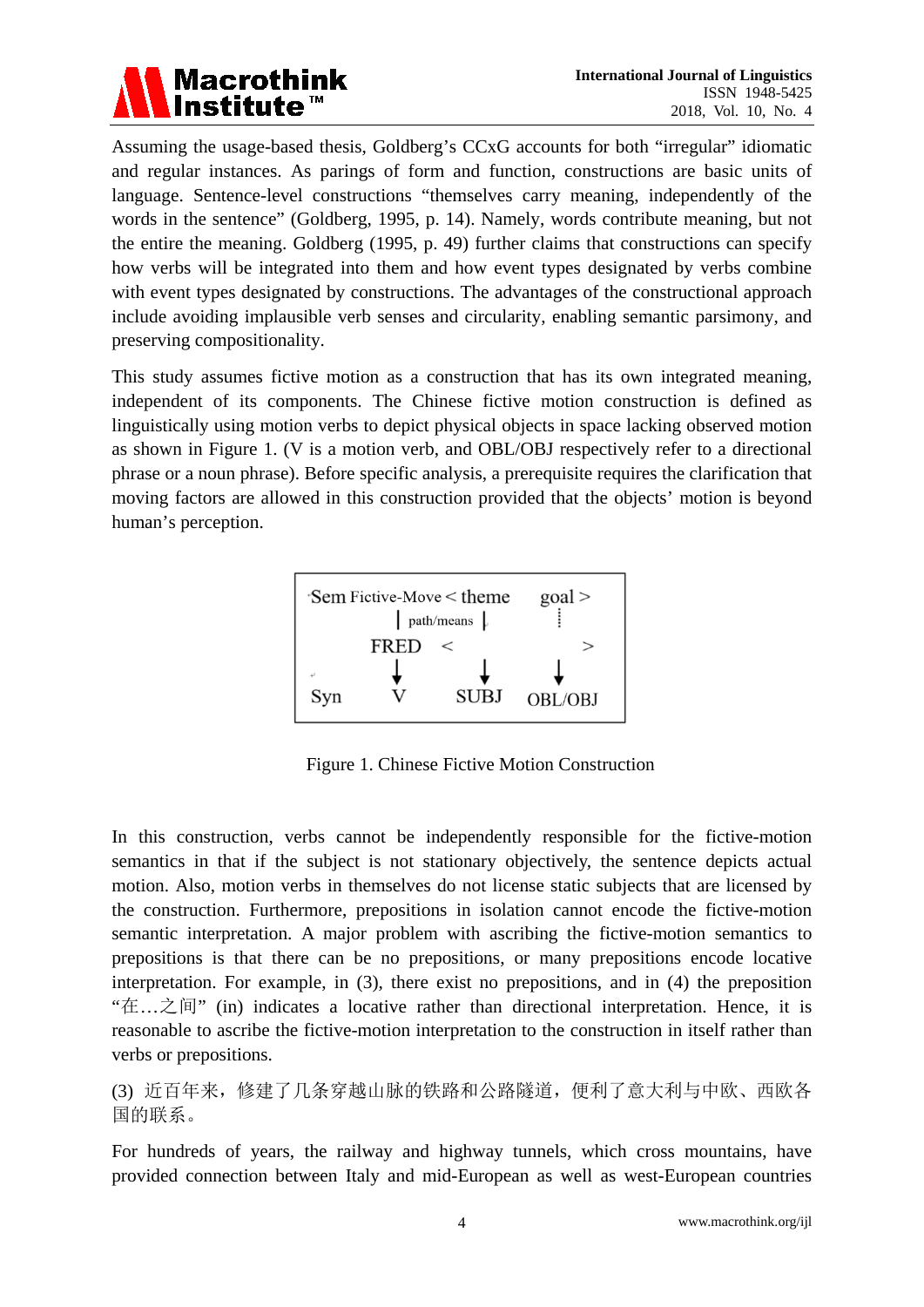

with convenience.

(4) 长城在崇山峻岭之间蜿蜒盘旋。

The Great Wall is winding in the mountains.

# **4. The Chinese Fictive Motion Construction Network**

## *4.1 The Polysemy of the Chinese Fictive Motion Construction*

"Since constructions are treated as the same basic data type as morphemes (Goldberg, 1995, p. 32)", they are expected to have polysemous meaning like morphemes rather than a single, fixed abstract sense. The Chinese fictive motion construction typically implies that the objectively stationary substances are depicted linguistically as moving. At the same time, motion within the construction varies in different scenarios, which encompass coextension paths, frame-relative motion, access paths, emanation, advent paths, pattern paths, and leaning motion. Owing to these differences, the Chinese fictive motion construction can be represented as a case of constructional polysemy.

#### 4.1.1 Coextension Paths

In coextension paths, Talmy (2000a, p. 138) proposes that a spatially extended object is represented as if some entity moved along the configuration of the object. It is noticed that the fictively moving entity can be the object itself, an observer or someone's attention, depending on particular situations. According to Matsumoto's classification (1996b), we further divide coextension paths into three subtypes as exemplified in (5), (6), and (7). Subtype 1 involves actual motion of a particular mover at a particular time, and Subtype 2 is based on hypothetical motion of an arbitrary mover at an arbitrary time, and Subtype 3 only involves mental tracing, whose Figure is non-human motion affording. In this kind of fictive motion, the Figures are marked by the semantic characteristics: [-animate], [-movable] and [+extensible].

(5) Subtype 1 (actual motion)

小巷弯弯曲曲地爬上山坡,两旁都是古旧的房子,在街坊的指引下,她们朝巷子的深处 走去。

The lane crawls tortuously over the hillside. Old houses stand on both sides. With the guidance of neighbors, they walk along the lane.

(6) Subtype 2 (hypothetical motion)

从深山峡谷蜿蜒而来的一条小路,恰好伸展到泉边。

A footpath zigzags from the mountain valley to the spring.

(7) Subtype 3 (non-human motion-affording)

迄今非洲最长的输油管道已从油田一直延伸至苏丹港。

So far Africa's longest pipeline has been stretching from oilfield to Sudan port.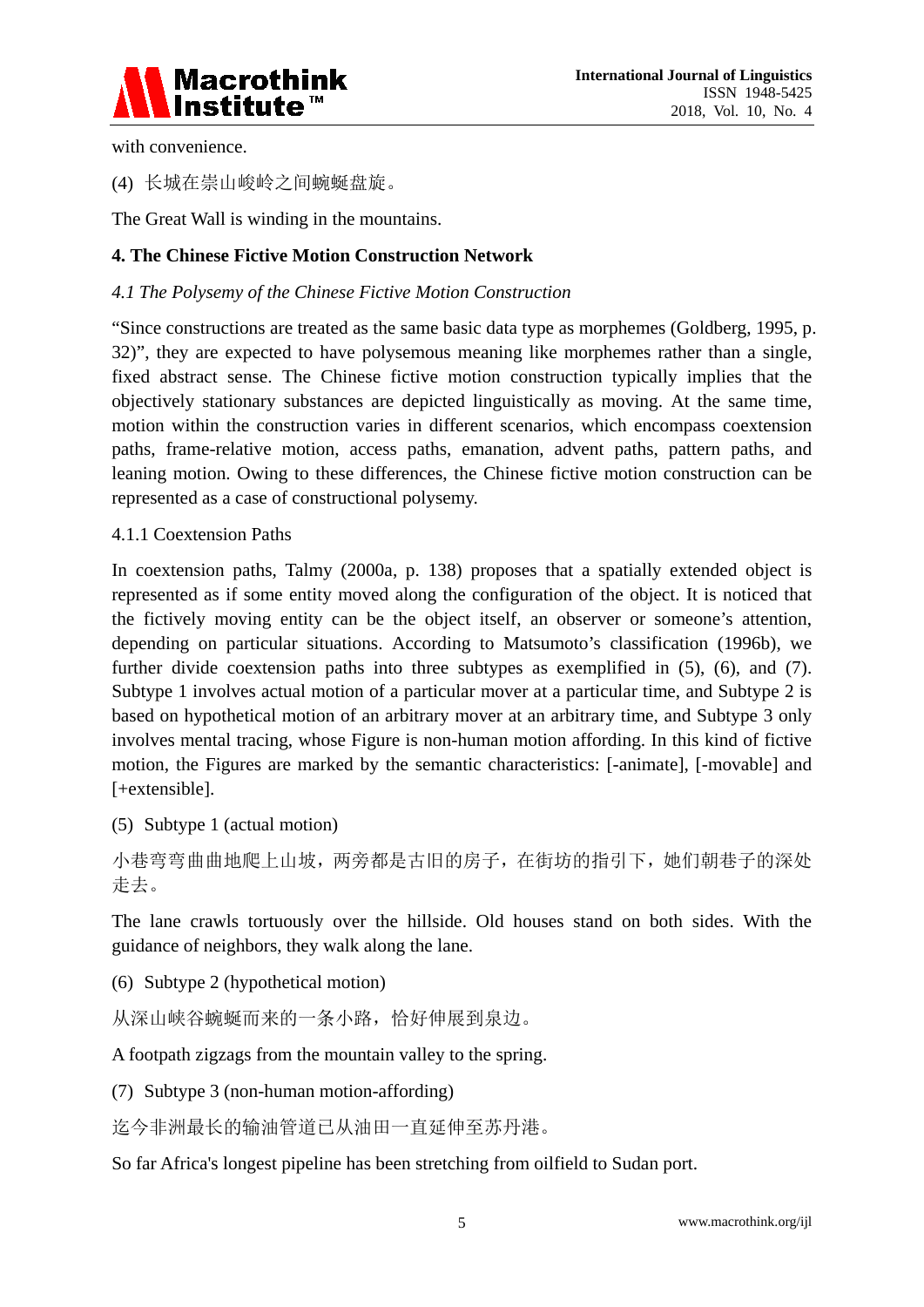

# 4.1.2 Frame-relative Motion

When observing or describing things, human beings always choose some frame of reference object. Talmy (2000a, p. 131) distinguishes between a global frame and a local frame. With respect to a global frame, the literal meaning of words faithfully depicts observers as moving relative to their motionless surroundings. However, a language can permit shift from a global frame to a local frame in which moving observers are regarded as stationary while the still circumstance is described as moving. Talmy (2000a, p. 131) states that English is constrained against sentences which adopt part global - part local frame with part factive - part fictive motion. This is also true for Chinese. In the first part of (8) "一进生态区" (when we enter the ecological zone), the global frame is adopted. Nevertheless, via the phrase "映入眼帘" (jump into our view), the static "耕地" , "鱼池", "森林", "牧场", and "加工厂" (farmland, fishpond, forest, pasture, and processing factory) seem to be moving relatively, which suggests the adoption of a local frame. In frame-relative motion, the Figures are equipped with semantic characteristics of [-animate], [-movable] and [+ of reference].

(8) 我们一进生态区,映入眼帘的是面积不大的耕地,荡漾着碧波的鱼池,令人悦目的 森林,牛羊成群的牧场,以及各种各样的加工厂。

When we enter the ecological zone, the small farmland, the rippling fishpond, the pleasing forest, the pasture of flocks and herds, as well as various kinds of processing factories, jump into our eyes.

#### 4.1.3 Access Paths

In access paths, when describing a static object's location, language users would present a path that some other entity might follow to reach (Talmy, 2000a, p. 145). The factive factor is the manifestation of the object as motionless, while the fictive facet is the depiction of some entity traversing the path. The entity can be imagined as a person or the focal point of someone's attention. In greater detail, (9) characterizes the location of Centaurus in terms of a fictive path that begins at Scorpio, proceeds across the Milky Way, and terminates at a place to the south of Aquila and the west of Capricornus. Since the constellation is far beyond reach in the sky, the path could only be traversed by someone's gaze. By comparison, the entity in (10) could be physically a walking person. In this sense, Matsumoto (1996b) maintains that access path is roughly as abstract as Subtype 1 of coextension paths involving actual motion.

In Chinese sentences without subjects are acceptable like (9) and (10). For the purpose of presenting distinctions between Chinese and English, versions of literal and free translation are both presented. Unlike English involving prepositions, Chinese employ relatively less prepositions like "往东" (to the east) and more verbs such as "渡" (crossing) and "走" (walking) to designate motion. In Chinese, there appears to exist no prepositions corresponding to "across", "through", and "over" in access paths, although such are frequently used in English.

(9) 从天蝎座往东,半渡银河,在天鹰座之南和摩羯座之西,就是人马星座。

From Scorpio to the east, half crossing the Milky Way, a place to the south of Aquila and the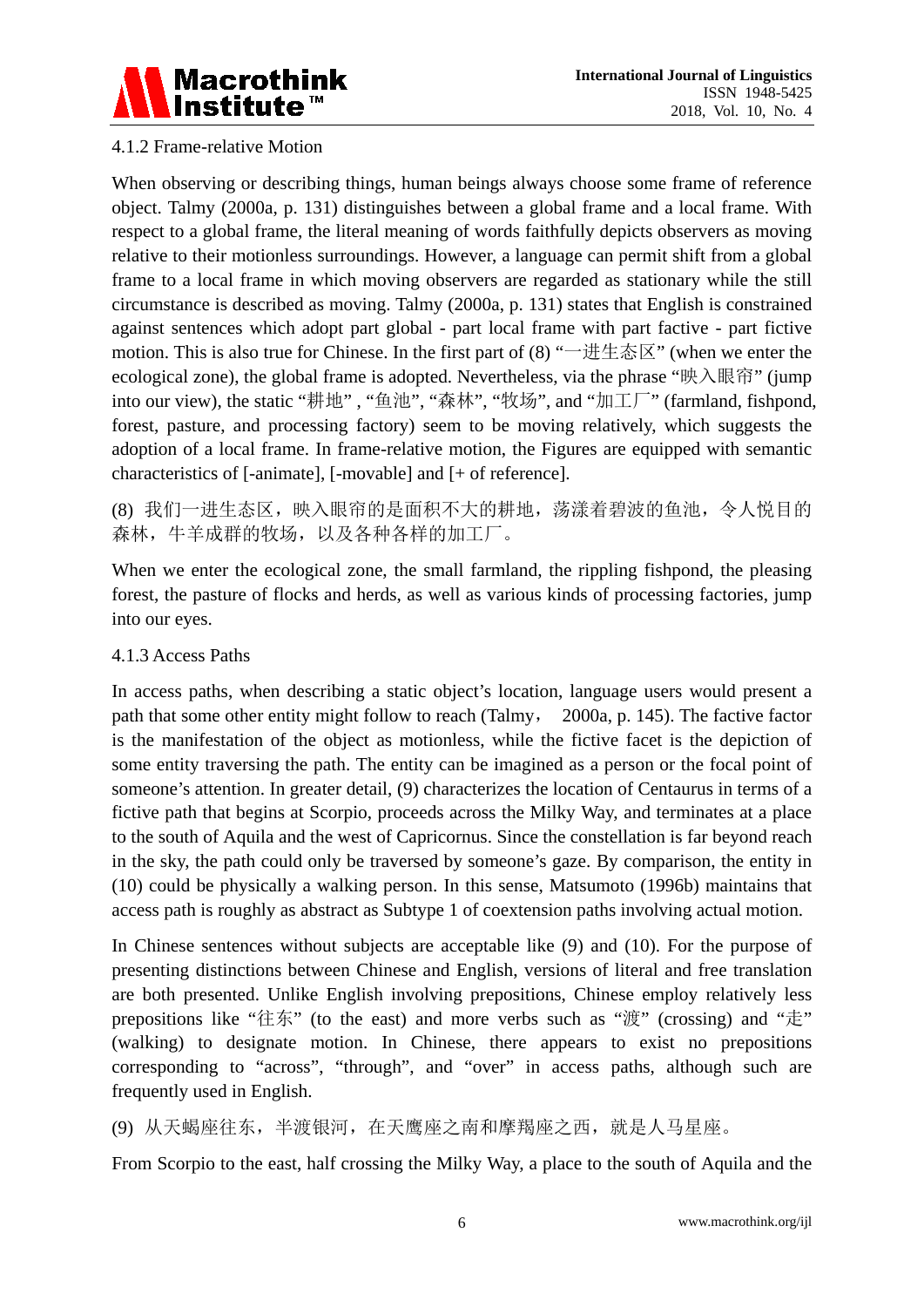

west of Capricornus, is where Centaurus stays. (literal translation)

From Scorpio to the east, half across the Milky Way, a place to the south of Aquila and the west of Capricornus, is where Centaurus stays. (free translation)

(10) 再往东走一里陆路,就是沙沟车站了。

Walking one li (500 meters) towards the east on land is the Shagou station. (literal translation)

The Shagou station is one li (500 meters) east from the spot occupied on land. (free translation)

#### 4.1.4 Emanation

According to Talmy (2000a, p. 105-106), emanation is a kind of fictive motion in which emerging from a source, something intangible moves along its emanation path and impinges on a distal object. Specifically, the intangible entity is itself fictive and its fictive motion does not rely on any tangible object's factive motion. Light, shadow and flavor are common Figures of the Motion events as (11) and (12). What calls for illustration is that in the consideration of the prerequisite of the fictive motion construction mentioned above, though light's motion does exist, it is beyond human's sense. Therefore, these sentences belong to fictive motion. The Figures of emanation are possessed with properties of [-animate], [-movable] and [+emissive] / [+perceptible].

(11) 这时,太阳光透过纱窗,洒满了整个房间。

At this moment, the sunlight is shining into the entire room through the screen window.

(12) 淡淡的淡淡的茉莉花香悄悄地飘逸飘逸开,把他埋头文件堆里的专心致志一点点 一点点消蚀掉。

The light jasmine fragrance is quietly drifting away, eroding his concentration on files.

4.1.5 Advent Paths

Based on Talmy (2000a, p. 134-135), advent motion refers to fictive motion in which a stationary object's location is depicted via its arrival or manifestation at the site it occupies. To be specific, the object is motionless in fact, while it is combined with verbs which designate motion to the spot where it stays. In (13), " $\exists k$ " (ancient pines) is described as dynamic by using the verb "刺" (pierce). There exist abundant Chinese idioms utilizing the concept of advent paths such as "耸入云霄" (strike into the clouds), "拔地而起" (rise abruptly out of the ground), and "古木参天" (ancient trees touch the sky), in which verbs frequently indicate sense of unpredictability. Therefore, the Figures of this type of fictive motion have semantic properties of [-animate], [-movable] and [+unexpected].

(13) 随处可见劲拔的古松,一个个直刺入云霄。

The widespread ancient pine trees, with tall and straight figures, are piercing into the sky.

4.1.6 Pattern Paths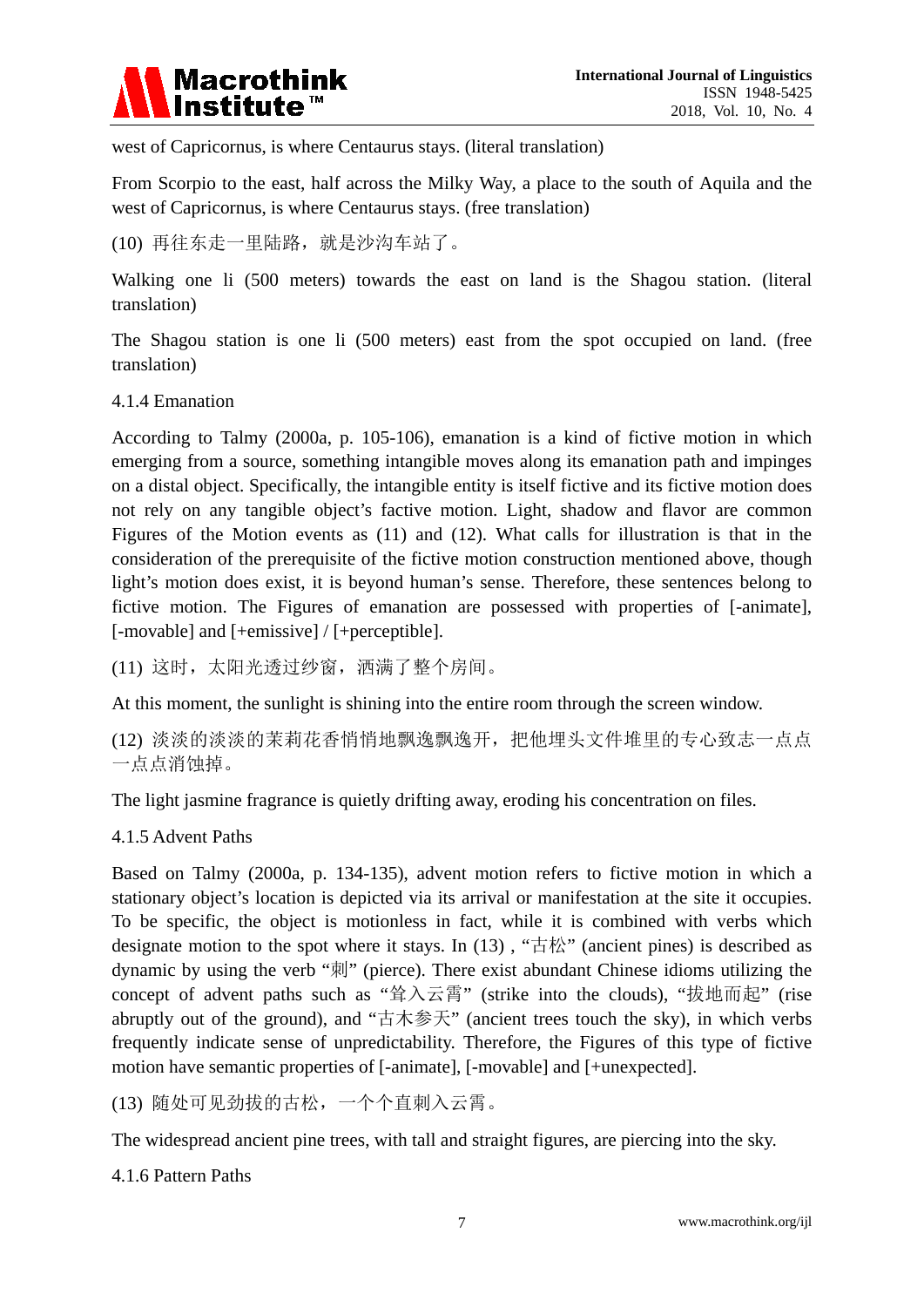

Talmy (2000a, p. 129) indicates that this type involves two senses of motion. What is fictive is that the entity moves in a particular way, while what is factive is that the object is either static or moves along some other path rather than in the depicted way. With respect to sentence (14), although taxis move from far to near, observing from a distant place, people feel as if taxis traversed along a vertical path by means of "浮上" (float to the surface). In (15), the drops of blood undergo real vertical motion. However, the fictive motion extends ("伸延") horizontally on the ground.

(14) 几千辆出租车浮上地平线,浮出夜的雾海。

Thousands of taxis float onto the horizon and float out of an ocean of night's fog.

(15) 在那盖满白雪的平原上,一道鲜红的血印一直伸延到看不见的远方。

On the snow-carpeted plain, a line of red bloodstains extends to the place out of sight.

#### 4.1.7 Leaning Motion

In addition to the above patterns, there exists a special subtype in Chinese called leaning motion. What is factive is that the stationary Figure contacts or is adjacent to the motionless reference object. Whereas the literal sense of words depicts that the Figure leans on or is surrounded by the reference object, which implies the Figure or reference object's intrinsic tendency towards motion. Included in such sensed force dynamics, this interaction of opposing forces same as the above subtypes belong to the semiabstract level of palpability in Talmy's framework of "ception" (2000a, p. 146-147). In this light, we believe leaning motion is a peripheral member of the Chinese fictive motion construction. In (16) "知名大学、研究 机关、专家别墅" (universities, research institutions and villas) adjoin "山水" (mountains and water). However, the adjacent spatial relationship is depicted as the fictively leaning motion.

(16) 知名大学、研究机关、专家别墅依山傍水,星罗棋布。

Renowned universities, research institutions, and expert's villas lean on water and mountains, dotting the landscape.

#### *4.2 The Network of the Chinese Fictive Motion Construction*

Using Talmy's classification model (2000a, p. 99-139) for reference, we intend to categorize the Chinese fictive motion construction into four types based on subjectivity. Traditionally, a speaker who makes an utterance while simultaneously commenting on that utterance and expressing his attitude is regarded as demonstrating subjectivity (Lyons, 1977, p. 739). In Cognitive Grammar, Langacker (1987, p. 129-138) maintains subjectivity, as an important aspect of construal is closely in association with "perspective" or "viewing arrangement". One can imagine oneself in a theater audience, watching and absorbed in a play. In this optimal viewing arrangement where the viewer is offstage, the maximized asymmetry in the viewing role makes the viewing subject construed with maximal subjectivity as (7) repeated as (17). Conversely, in an egocentric viewing arrangement where the viewer is onstage and usually explicitly mentioned, the viewing subject is characterized by objective construal as (5) repeated as (18).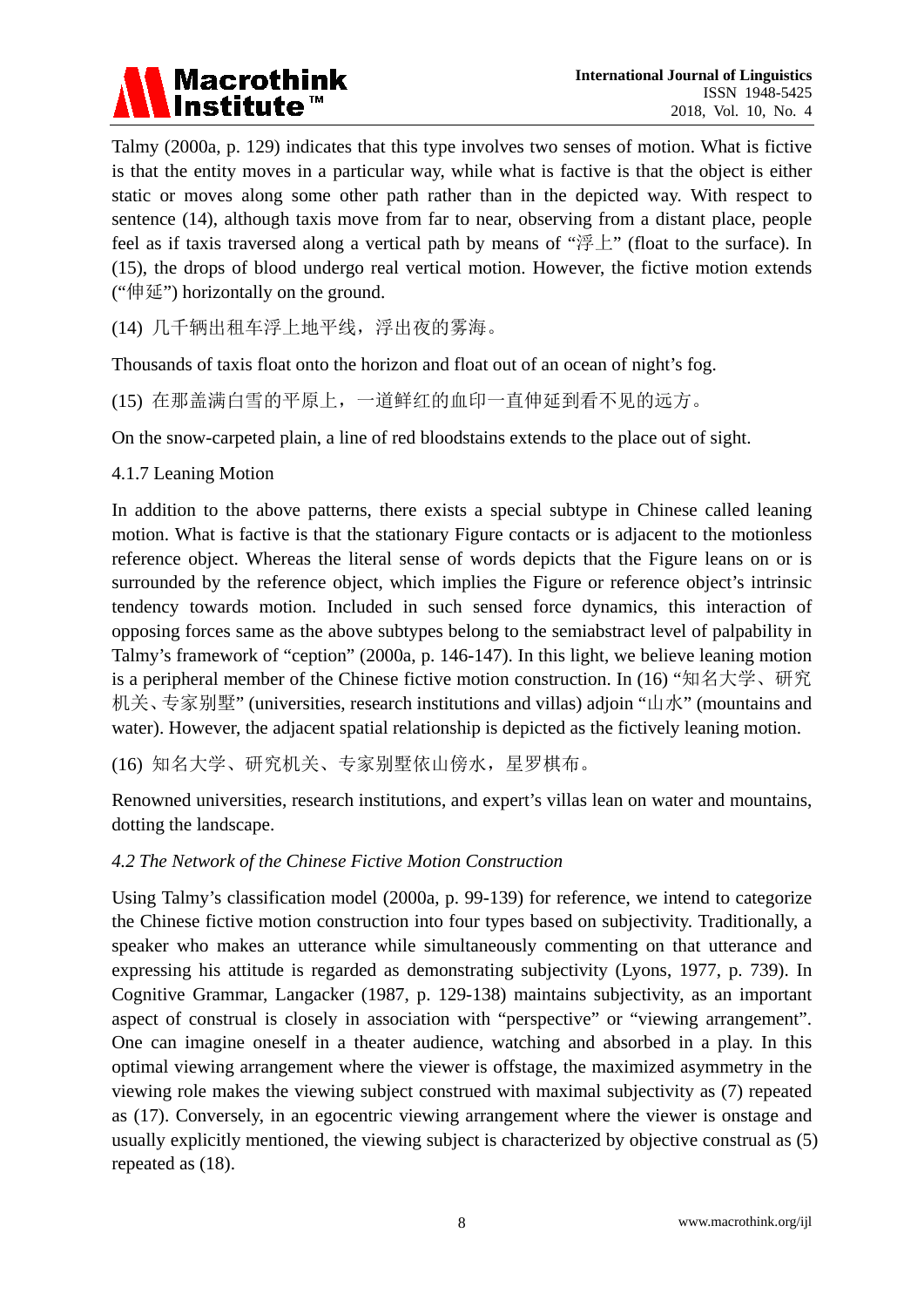

(17) Subtype 3 (non-human motion-affording)

迄今非洲最长的输油管道已从油田一直延伸至苏丹港。

So far Africa's longest pipeline has been stretching from oilfield to Sudan port.

(18) Subtype 1 (actual motion)

小巷弯弯曲曲地爬上山坡,两旁都是古旧的房子,在街坊的指引下,她们朝巷子的深处 走去。

The lane crawls tortuously over the hillside. Old houses stand on both sides. With the guidance of neighbors, they walk along the lane.

On the basis of subjectivity and abstraction, the Chinese fictive motion construction network is associated with four related yet distinct types. Type 1 involves coextension paths (Subtype 1) and frame-relative motion, in which a particular mover exists in the motion ICM and frequently coincides within the sentence as in (7) and (8). The actual motion of his visual sight has been projected into the mover's conceptualization of the Figure, which generates fictivity in language. Type 2 includes coextension paths involving hypothetical motion (Subtype 2) and access paths, as a concrete mover can exist like (6) and (10). However, the moving entity is not necessarily concrete and can be a focus of attention like (9). Type 3 contains subtypes such as coextension paths (Subtype 3), emanation, advent paths, and pattern paths, in which the observer does not participate in any actual motion event and what he do is mental scanning. Type 4 is leaning motion, which is not included in Talmy's model (2000a). In this type, the viewer merely senses the Figure or reference object's intrinsic tendency towards motion. From Type 1 to Type 4, the sense of motion becomes diminishingly less palpable yet increasingly more abstract, and it seems to take gradually more subjective cognitive processing for observers to express fictive motion. Therefore, these four types fall on a spectrum ranging from lower to higher degrees of subjectivity and abstraction.

In terms of cognitive motivations for fictive motion, researchers have proposed different explanations including a "cognitive bias towards dynamism" in both language and cognition (Talmy, 2000a, p. 171-172), human's sensorimotor experience of moving along linear entities (Langacker, 1987, p. 168-173), and the possibility of mentally simulating movement along the figure (Matlock, 2004a). However, none of these accounts suffice to explain the multifaceted nature of this phenomenon. Hence, Bolomberg & Zaltev (2014, 2015) argue that fictive motion is motivated by three different experiences: (1) enactive perception which implies perception is intimately linked to bodily action (Merleau-Ponty, 1962); (2) mental scanning involving the shift of attention (Langacker, 1986); and (3) the imagination of locomotion. Some may claim that the imagination of movement covers enactive perception and mental scanning, so that it cannot be regarded as a distinct motivation parallel with the former two. However, though there exists overlapping, conceptualizing the meaning of some expressions goes beyond enactive perception and mental scanning, and requires the speaker or listener to engage in the activity of conscious imagination (Blomberg & Zlatev, 2014, 2015). For instance, (18) is not only related to self-motion, but also evokes associations with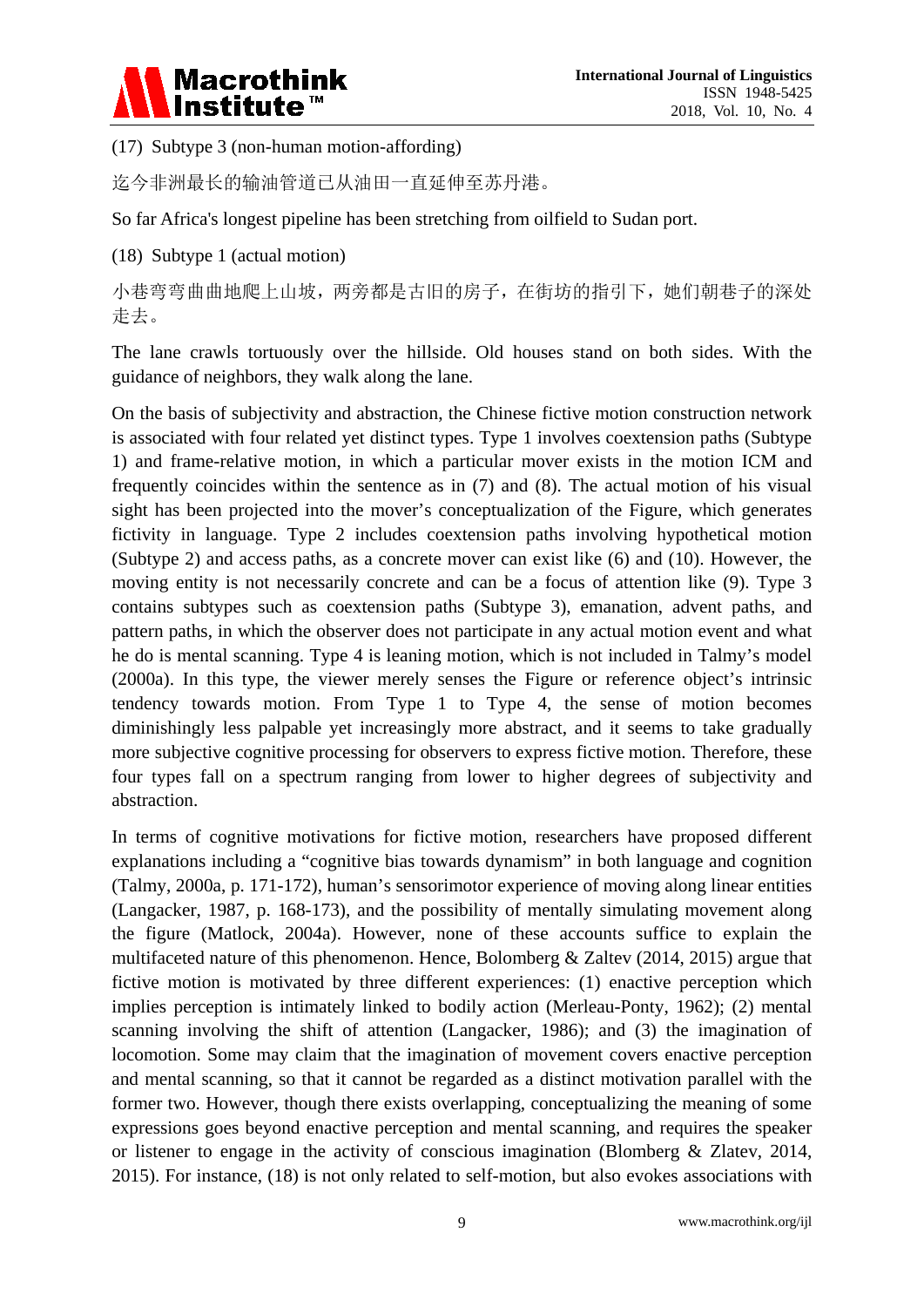

movement manners typical for certain living being with the semantically richer motion verb "爬" (crawl). Hence, the explicit imagination is regarded as a distinct explanation.

Based on our typology mentioned above, we find that generally Type 1 is motivated by enactive perception, Type 2 involves enactive perception and mental scanning, Type 3 is connected to mental scanning, and Type 4 depends on imagination. In fact, all these types involve imagination, especially for those metaphorical sentences like (18), which go beyond enactive perception and mental scanning. The network of the Chinese fictive motion construction is represented as Figure 2.



Figure 2. Network of the Chinese Fictive Motion Construction

# *4.3 The Prototype of the Chinese Fictive Motion Construction*

The prototype or central sense of the Chinese fictive motion construction can be argued to be the sense of coextension paths. There are several reasons to adopt this view. First, our bodies, brains, and bodily capacities such as perception and movement provide significant and unconscious basis for human reason (Lakoff & Johnson, 1999, p. 16). The coextension paths is at the relatively low level of subjectivity and abstraction, since there typically exists real motion of an observer who projects motion of his sight into his conceptualization of the Figure. According to Goldberg's (1995, p. 39) "Scene Encoding Hypothesis": "Constructions which correspond to basic sentence types encode as their central senses event types that are basic to human experience," the coextension paths designates a more human-relevant scene, whose meaning is hence shown to be more basic. Furthermore, previous studies' demonstration (Stosic et al., 2015) that fictive motion sentences with motion-affording Figures are far more than those without motion-affordance in six languages (French, Italian, German, English, Polish, and Serbian) and the fact that in Japanese untravelable paths cannot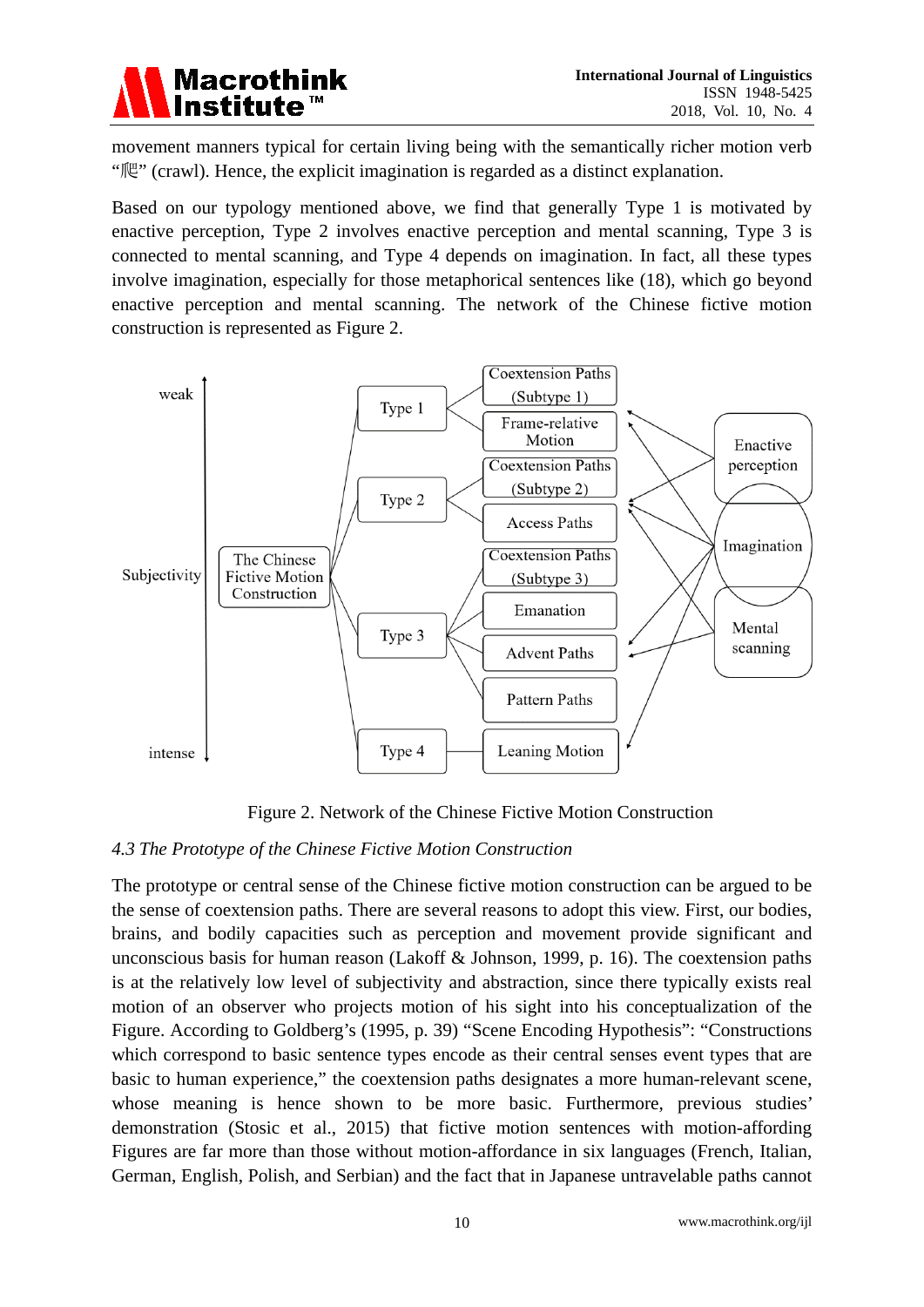

be Figures of fictive motion become supporting evidence, which calls for further corpus-based research on Chinese.

## **5. Semantic Constraints of the Chinese Fictive Motion Construction**

The Chinese fictive motion construction has its own meaning, which its components, including Figures, verbs and adverbials, make contributions to. But none of these contribute the entire meaning. The construction constrains the way in which Figures, verbs, and adverbials are integrated with it.

## *5.1 Constraints on Figures*

Fictive motion is a special type of Motion events that mainly include four components: Figure, Ground, Path and Motion (Talmy, 2000b, p. 34). Thus, the theme argument in this construction is the Figure in the fictive motion event. In Chinese fictive motion, it is widely recognized that the theme argument should be inanimate and immobile. More specifically, the Figure in emanation is generally emissive or perceptible like light or flavor. The Figure in frame-relative motion is usually the reference object in the global frame. The Figure typically appears unexpectedly in advent paths owing to the motion verbs. The Figure in coextension paths is extensible like highway or mountain range.

Gestalt psychology imposes significant impact on the recognition of Figures. The principle of continuity holds that human perception prefers continuous figures and the principle of proximity maintains elements that are close together are easily considered as one figure. As presented in (19), "一行脚印" (a line of footprints) as a static Figure, are depicted as moving. Moreover, constructions coerce theme arguments that can be combined within them. As mentioned above, Figures in coextension paths are extended in space. In (20), even if the Figure is an erect signboard which we generally don't assume to be outstretched, it is coerced to have extensibility by the construction.

(19) 走出去没多远,我发现有一行脚印向林子方向延伸去。

After a short walk, I find a line of footprints extending towards the forest.

(20) 街边的商店,悬挂着横式或竖式的招牌,有的制作得相当大,一直延伸到街心。

The horizontal or erect signboards are hanging in the shops along the street. Some are very big, extending to the middle of the street.

# *5.2 Constraints on Motion Verbs*

Following Goldberg (1995, p. 49), constructions are able to constrain how verbs will combine with them and specify the class of verbs that can be integrated into them. There are three kinds of verbs that can be fused within the Chinese fictive motion construction. The first is verbs that designate the path of motion. On the basis of Matsumoto's (1996a) statement, both in English and Japanese, fictive motion sentences must include information about the path. It also applies to Chinese. When the verb itself conveys information about the path, adverbial or adpositional phrases describing a path are not obligatory. As seen in (21), the verb " $\pm \text{H}$ " (ascend) provides information about the path, appearing alone as the predicate.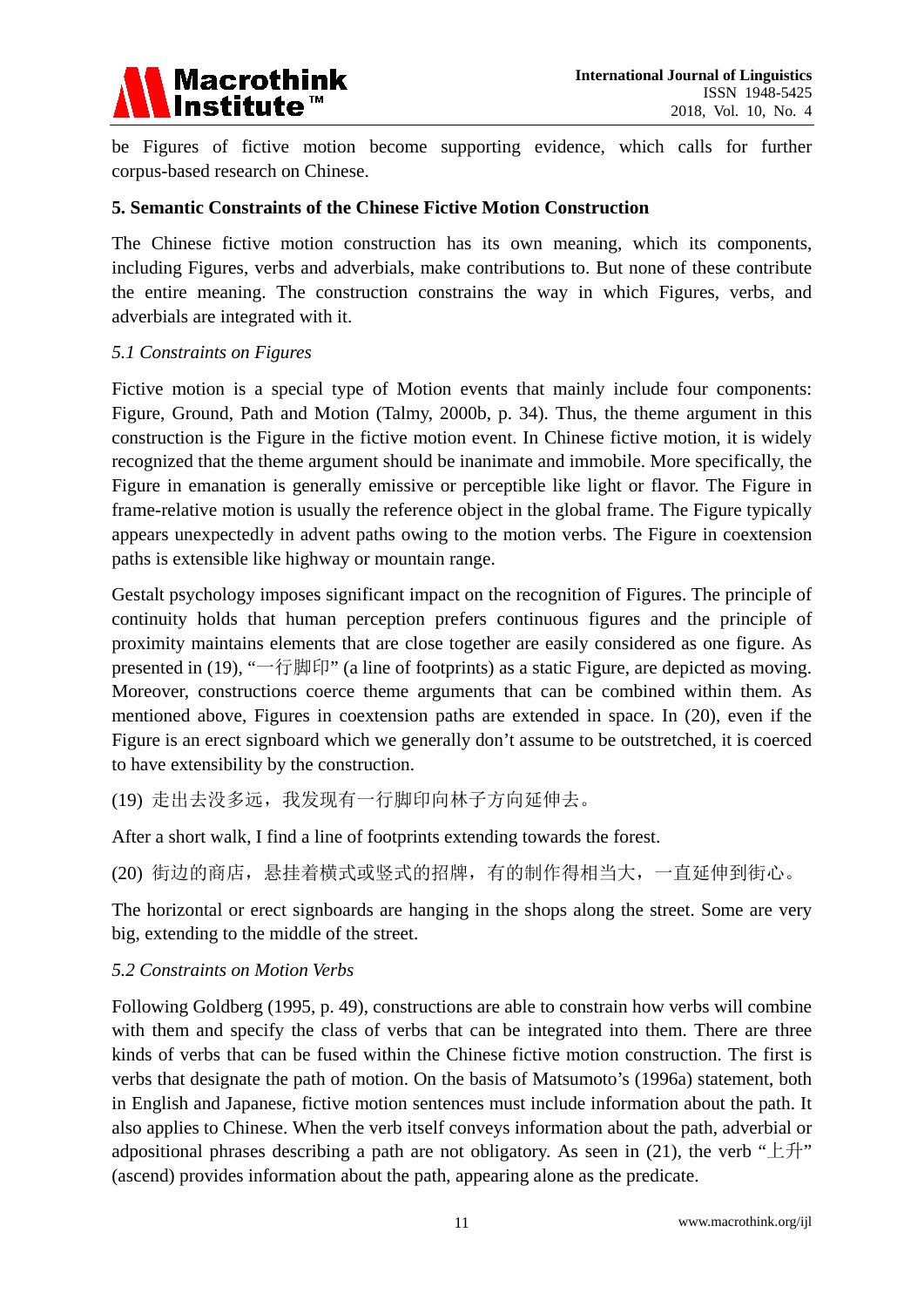

(21) 她之前所走的那条小径本来是缓缓地上升,现在它开始往着一个河谷下降。

The footpath she initially traversed slowly ascends, and then begins to descend towards the river valley.

The second kind is verbs that designate the manner of motion. Matsumoto (1996a) advocates the manner condition in English and Japanese that "no property of the manner of motion can be expressed unless it is used to represent some correlated property of path". Verbs in the Chinese fictive motion construction also comply with it. In Chinese there are abundant manner-of-motion verbs, of which some like "拐" (turn), "跨"(stride), "爬"(creep), "翻"(climb over), and "攀" (scramble) are frequently used in fictive motion. "拐" (turn) typically involves change of direction of the path; "跨" (stride) generally indicates information about the length of the path; "爬"(creep), "翻"(climb over), and "攀" (scramble) usually relate to a path that goes up. Some examples are given in  $(22)$  and  $(23)$ . Huang & Han (2012) have collected 91 Chinese sentences of fictive motion from six books of travel proses. Of the 118 verbs from the fictive motion sentences, 107 are path-of-motion verbs, outnumbering manner-of-motion verbs greatly.

(22) 微微拱起的红砖甬道铺在地上拐向四面八方。

The slight arched red-brick paved path turns in all directions.

(23) 葡萄和树冠花藤遮光避日爬满屋顶,院内或柴门前必有小小一溪潺潺淌过,冰雪 水甘凉沁爽,适怡极了。

The grape and flower vines creeps over the roof. A brook purls in the yard in front of the wooden door. The icy water is cool and refreshing.

The third type is verb-direction constructions, containing more than one verb, which appear frequently in Chinese rather than English. The first verb (V1) is the core verb which can either designate path or manner of motion as presented by "伸" (extend) and " $\mathbb{K}$ " (fly) in (24) and (25). The second verb (V2), which encodes direction of motion, is named "satellite" by Talmy (2002b, p. 101-102) which is lexicalized in a closed-class type. Talmy (2002b, p. 109) has listed several satellites in Chinese such as " $\pm$ " (thither), " $\pm$ " (hither), " $\pm$ " (up), " $\overline{F}$ " (down), " $\sharp$ " (in), " $\sharp$ " (out), " $\sharp$ " (all the way to), " $\sharp$ " (across/past), " $\sharp$ " (back), and " $\sharp$ " (apart/free). While in actual motion events, most V2s are able to act alone as core verbs, in fictive motion V2s are generally combined with V1s.

(24) 埋在土里的电话线向北伸去。

The telephone line buried in the earth extends (thither) towards north.

(25) 坐在行驶的火车上的人,看到铁道旁边的树和房屋向后飞去。

People sitting in the running train watched the trees and houses along the railway fly (thither) backward.

With respect to collocation, some Figures tend to link with certain verbs to generate fictive motion. For instance, "公路" (highway) or "铁路" (railway) is likely to match with "飞驰"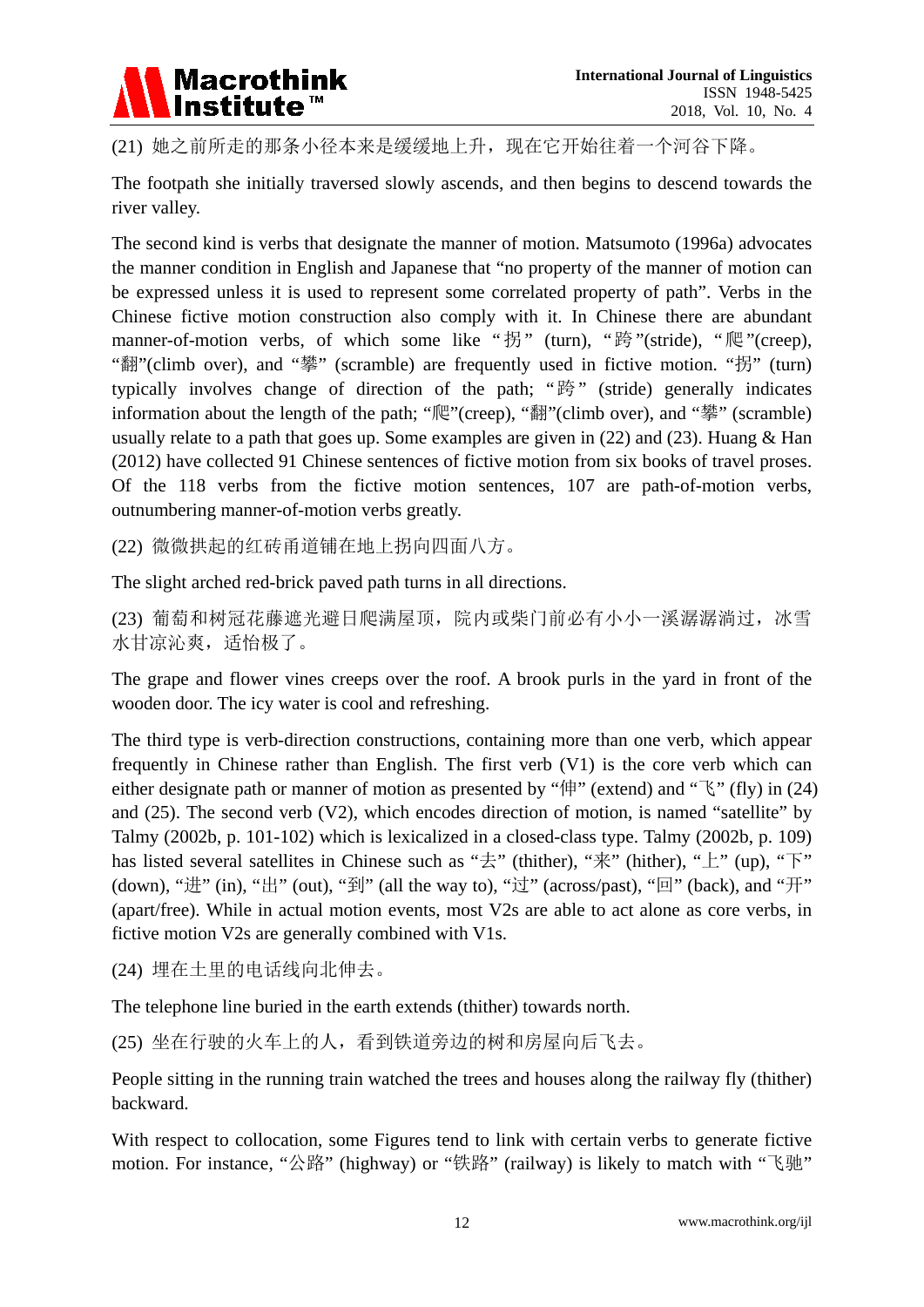

(rush) and "掠过" (skim); "山路" (mountain road) or "小路" (footpath) tends to be integrated with " $\mathbb{R}$ " (climb, crawl, or creep) as shown in (26) and (27). It is certified that in constructions verbs should involve frame-semantic meanings, making reference to world and cultural knowledge. When expressing fictive motion, people have the potential to imagine themselves moving along the paths. On the highway cars with drivers usually rush, while on the mountain road people normally creep since the road is narrow or rugged.

When comparing English and Japanese fictive motion, Matsumoto (1996a) indicates untravelable linear entities, which are not intended for human travel such as walls and fences, can be Figures in English but not in Japanese. In the same way as English, it is possible for untravelable Figures to appear in Chinese like (24). However, compared with travelable paths, untravelable objects are limited to combine with certain motion verbs. Verbs like "延伸" (extend) and "穿过" (traverse) can represent fictive motion for untravelable paths, while verbs such as "飞驰" (rush) and "爬" (crawl) cannot, because it is difficult to evoke a sensorimotor experience of moving along a path in the mind of conceptualizers in describing untravelable linear entities. This provides evidence in embodied philosophy that language reflects human concepts which use and grow out of bodily capacities such as perception and movement (Lakoff & Johnson, 1999, p. 16).

(26) 小巷弯弯曲曲地爬上山坡,两旁都是古旧的房子,在街坊的指引下,她们朝巷子 的深处走去。

The lane crawls tortuously over the hillside. Old houses stand on both sides. With the guidance of neighbors, they walk along the lane.

(27) 汽车沿着平坦的黑色路面疾驶,一条条白色的交通标志线向后飞驰。

The vehicle is running fast on the smooth black road. The white traffic sign lines are rushing backward.

# *5.3 Constraints on Adverbials*

Concerning distinctions between actual motion and fictive motion, in the former, a temporal adverbial is able to represent time, duration, and frequency of motion as seen in (28). However, normally fictive motion cannot be integrated with a temporal adverbial that indicates time and frequency of motion. The fictive motion construction employs movement to construe spatial relationship, while time and frequency of motion place emphasis on movement itself.

The above statement does not mean fictive motion cannot be paired with a temporal adverbial. In English, it is quite common that a period acts as a temporal adverbial in fictive motion, as the length of path can be represented by movement for a span. Namely, spatial distance can be construed by a temporal adverbial as in (29), whereas, in Chinese, the construction tends to be combined with adverbials that designate distance or marked words of tense and aspect. In (30), the verb "延伸" (extend) is associated with the distance adverbial "四十公里" (forty kilometers). In (31), the verb "蜿蜒" (wind) connects with "着" (a marked word designating progressive tense). Chinese fictive motion rarely links with a temporal adverbial of duration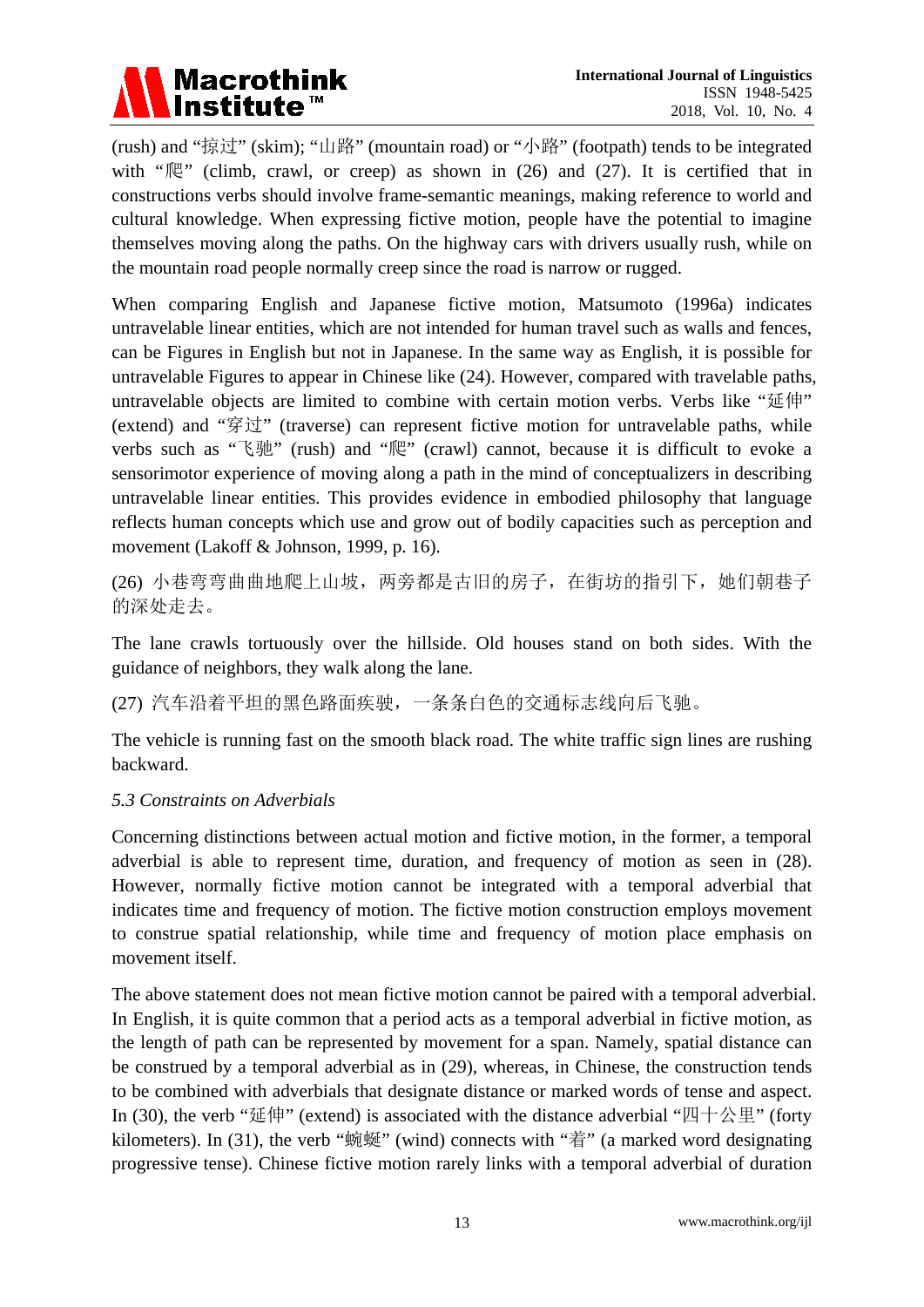

like (32), though we find a few exceptions. In (33), which is excerpted from literary works, the temporal adverbial emphasizes the vicissitudes of history rather than designates the length of the path. According to Wang (2013), influenced by different thinking patterns, English puts significant emphasis on temporal relationship while Chinese lays particular stress on spatial configuration.

(28) 我每天开着车,向延安建设工地飞奔。

I drive car every day, rushing to Ya'an construction site.

- (29) The road runs along the coast for 2 hours. (Matsumoto, 1996)
- (30) 从东海边向内陆延伸四十公里,共有一万二千个似剑如戟的奇丽尖峰。

Twelve thousand magnificent peaks like swords extend for forty kilometers from the East Sea coast to the inland.

(31) 这里有一条在晨雾中隐约可见的小路,蜿蜒着向山下伸去。

Here in the morning a faintly visible footpath fog is winding down the hill.

(32) \*高速公路有两个小时沿海岸线而行。

\* The highway runs along the coast for 2 hours.

(33) 蜿蜒了千百年的峡中古栈道,大部分已消失在水中,只是在瞿塘峡中的风箱峡下, 尚有不足百米的一段露在外面,但距水面也只有几十厘米了。

The ancient plank road in the canyon has zigzagged (existed) for thousands of years. Most part of it disappear in the water. Only the part in the Fengxiang canyon, less than a hundred meters, is exposed outside, a few dozen centimeters from the surface of the water.

Based on Matsumoto (1996a), if verbs do not express information about path, some adverbial or adpositional phrase must be included to indicate path. Language users employ fictive motion to depict configuration or extent. Specifically, the fictive motion construction evokes the motion of an imagined observer or the focus of attention along the linear entity conceptualized as a path. Thus, information about path becomes quite essential to the grasp of the configuration.

Identical to manner-of-motion verbs, manner-of-motion adverbials are constrained by the construction. They appear in the construction mainly because they describe some property of path. For instance, in (34) the adverbial "缓缓地" (slowly) combined with the verb "上升" (ascend) designates the small slope of the road, while in (35) "急促地" (hurriedly), "疯狂地" (crazily), and " $\Box$ " (swiftly) make the sentence grammatically incorrect because these adverbials do not manifest any aspect of the path (Huang & Han, 2012). However, in Chinese we find several exceptions. For instance, the adverbial " $\mathcal{H} \not\equiv \mathcal{H}$ " (rapidly) as the manner-of-motion adverbial is used to describe the development rather than the configuration of the city in (36) and the highway in (37), which suggests that adverbials in the Chinese fictive motion construction does not completely comply with the path condition proposed by Matsumoto (1996a).

(34) 她之前所走的那条小径本来是缓缓地上升,现在它开始往着一个河谷下降。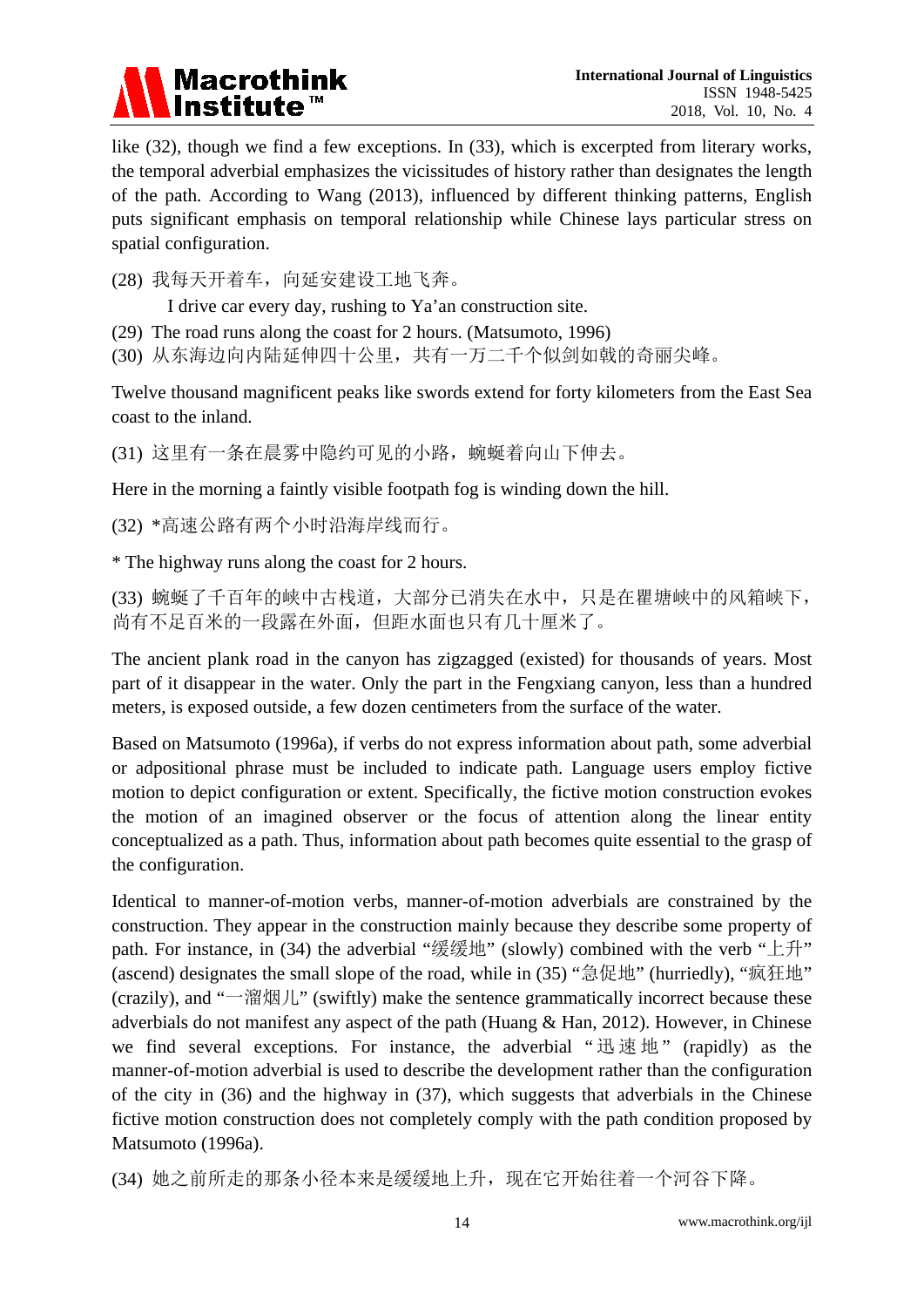

The footpath she initially traversed slowly ascends, and then begins to descend towards the river valley.

(35) \*这条公路急促地/疯狂地/一溜烟儿地伸向丛林里。(Huang & Han, 2012)

\* The road hurriedly / crazily / swiftly extends toward the forest.

(36) 从那以后,这里崛起了一座新城,后来从老城扩大到西城,继而又迅速向西南延伸, 面积成倍扩大,房屋和设施越来越高档。

Since then, a new city has risen sharply. The old town has expanded to the western part, and afterwards extended rapidly to the southwest. The area has been scaled up. The houses and facilities become more and more high-end.

(37) 而现在高速公路、高等级公路迅速延伸,贵州冲出了山的重围。

Nowadays, the expressways and high-grade highways extend rapidly. Guizhou breaks through the siege of mountains.

## *5.4 Construction Coercion*

Construction coercion has interested many cognitive linguists (e.g., Talmy, 1978; Croft, 1991; Goldberg, 1995, 2006; Taylor, 2002), among whom Michaelis (2004) has done much research within the framework of Construction Grammar. She defines "the Override Principle" as "if a lexical item is semantically incompatible with its morphosyntactic context, the meaning of the lexical item conforms to the meaning of the structure in which it is embedded" (Michaelis, 2004, p. 24).

In terms of Chinese fictive motion, based on Goldberg's "Semantic Coherence Principle" (1995, p. 50), the "MOVER" participant role of the motion verb should be semantically compatible with the argument "THEME" which is constrained by the construction as motionless. In other words, static entities, which originally are not licensed by the motion verb, are licensed by the construction, acting as the "MOVER" participant role. In this light, the Chinese fictive construction changes the semantic properties of verbs' participant roles. Compared with changing the number of participant roles or semantics of verbs in themselves, fictive motion presents a distinct means of construction coercion.

Moreover, there exists tense coercion. In Chinese fictive motion, we frequently encounter sentences with the simple present tense or the present progressive marked by "着" (-ing) like (38) and (39). In (38), the simple present preserves the unboundedness of winding and describes a situation that maintains constancy over time. In (39), the present progressive extracts a portion from the whole process of winding and focuses on the part of a road within sight. However, sentences with the past tense like (40) do not accord with Chinese grammatical rules. Following Langacker (2002, p. 89), in the case of past tense, a "full instantiation of the profiled process occurs prior to the time of speaking". Namely, past tense concentrates on the end of the movement. This explains why fictive motion is typically incompatible with the past tense. It is not usually possible for fictive motion which emphasizes mental scanning of conceptualizers to coincide with the end of the process.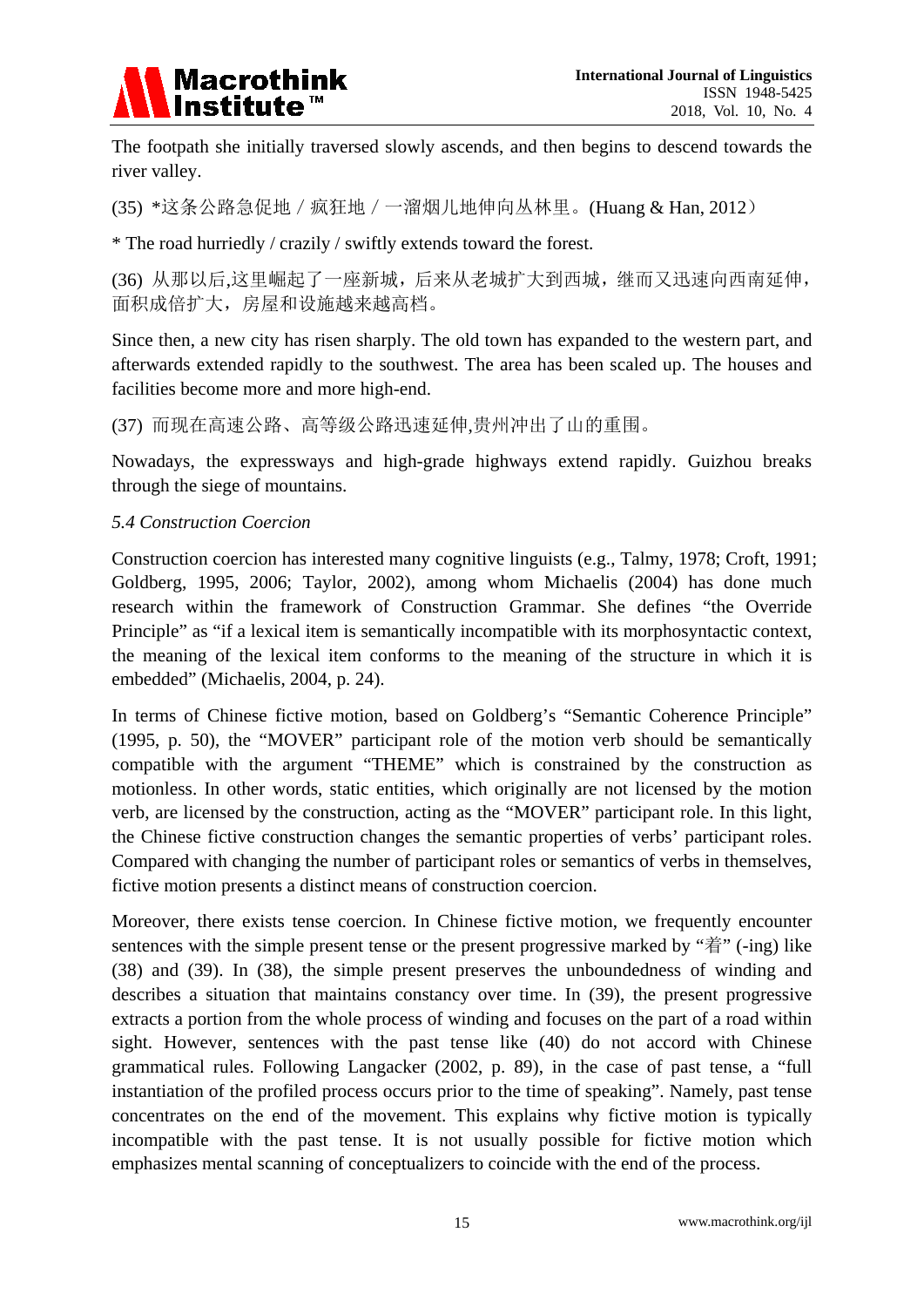

(38) 小路在山中蜿蜒。

The road winds through the mountains.

(39) 小路在山中蜿蜒着。

The road is winding through the mountains.

(40) \*小路曾在山中蜿蜒。

\* The road wound through the mountains.

# **6. Comparing Chinese and English Fictive Motion**

Chinese and English do share much in fictive motion even though they belong to diverse language families. First, the classification of Chinese fictive motion is basically consistent with Talmy's model (2000a, p. 99-139), which includes emanation, frame-relative motion, advent paths, coextension paths, pattern paths, and access paths, except for leaning motion in Chinese. Second, generally both English and Chinese comply with path and manner condition proposed by Matsumoto (1996a), which is explicated in Section 5. This suggests the universality of human thinking patterns in the world. Namely, people tend to employ similar types of motion expressions to depict originally stationary objects. Based on Lakoff and Johnson (1999, p. 16), human mind is embodied in a way such that "our conceptual systems draw largely upon the commonalities of our bodies and of the environments we live in".

Despite similarities, there exist some language-specific distinctions. First, we find out that frame-relative motion is more frequently used in Chinese than English. In frame-relative motion like (8) repeated as (41), the whole space relation of the farmland, fishpond, forest, pasture, and factories is presented at one time, which reveals the holistic thinking pattern, while in other types of fictive motion like emanation in  $(42)$ , the stimulus is accessed in sequence so that entities are easily perceived as separate parts, which lays stress on the analytical thinking mode. Influenced by the traditional philosophical thought of "Unity of Heaven and Man", which holds man is an integral part of nature, the Chinese nation places emphasis on synthetic thinking. By contrast, the traditional western philosophy advocates the partition between matter and spirit, society and nature, and essence and phenomenon, which gives rise to analytic thinking, emphasizing breaking down issues into sections. This explains why, compared with English speakers, Chinese tend to produce more frame-relative motion expressions.

(41) 我们一进生态区,映入眼帘的是面积不大的耕地,荡漾着碧波的鱼池,令人悦目 的森林,牛羊成群的牧场,以及各种各样的加工厂。

When we enter the ecological zone, the small farmland, the rippling fishpond, the pleasing forest, the pasture of flocks and herds, as well as various kinds of processing factories, jump into our eyes.

(42) The pillar's shadow fell onto/against the wall (Talmy, 2000a, p. 114).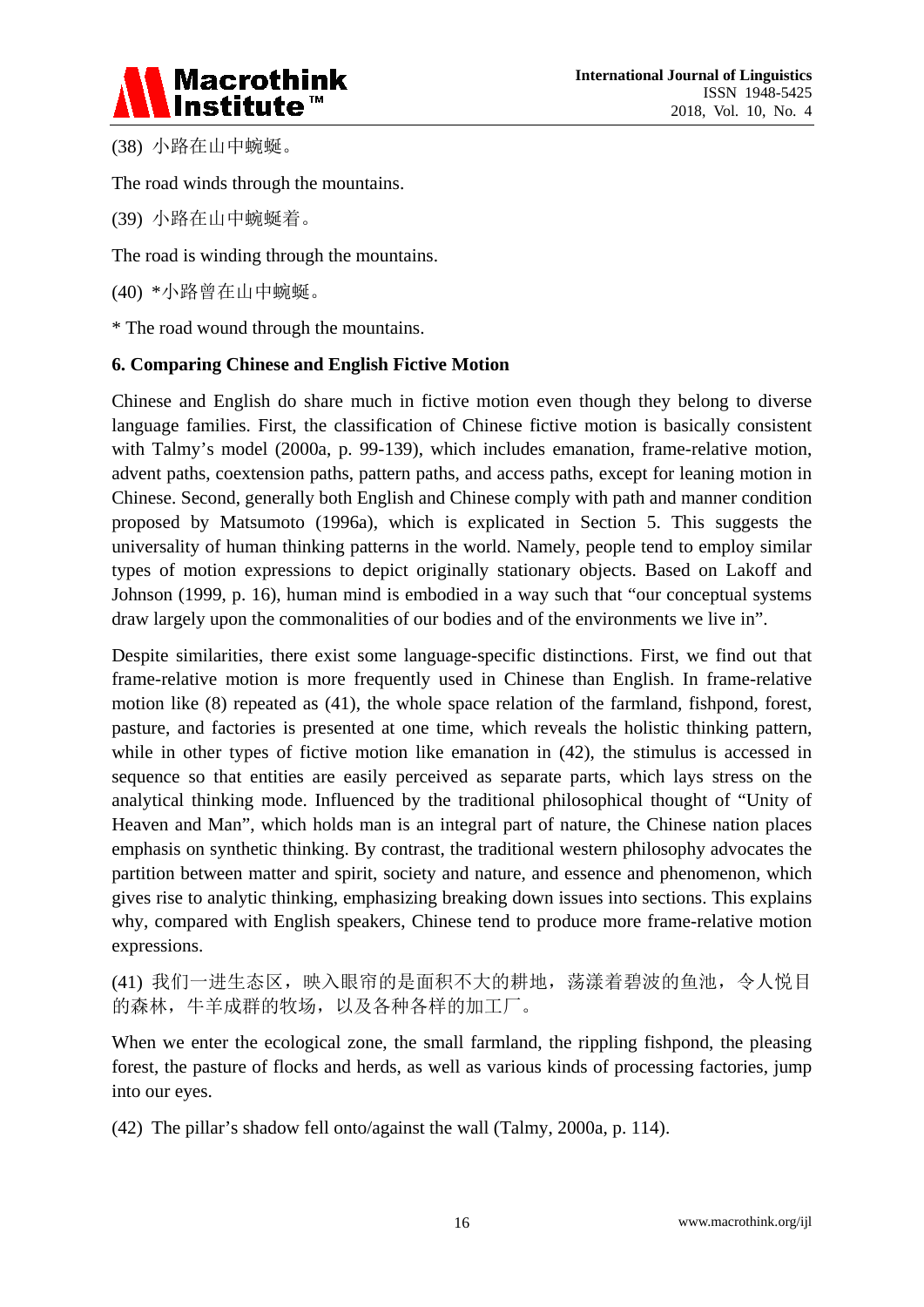

Second, we discover that Chinese tend to use verbs with specific meaning like "伸" (extend), "爬" (creep) and "横"(cross), while English speakers are inclined to employ verbs with abstract meaning such as "come", "run", and "approach". The former verbs present more vivid and concrete portrayals than the latter ones. This can be attributed to distinctions between Chinese' figurative thinking pattern and English users' abstract thinking mode. Chinese are used to expressing abstract content via concrete images, while Westerners tend to utilize concepts, judgement and reasoning to carry out analysis.

Third, Chinese emphasizes parataxis and lacks overt grammar characteristics, which allows subject ellipsis in (10) repeated as (43) and serial verb constructions in (24) repeated as (44). Subject ellipsis permits Chinese access paths to use both prepositions and verbs to profile motion, while in English only prepositions designate movement. The distinction of parataxis in Chinese and hypotaxis in English also relates to discrepancies of oriental and occidental thinking modes. Affected by traditional thought of unity of subject and object, Chinese emphasize holistic thinking. By contrast, English speakers underline forms which are rooted in subject-object dichotomy and Aristotle's formal logic.

(43) 再往东走一里陆路,就是沙沟车站了。

Walking one li (500 meters) towards the east on land is the Shagou station. (literal translation)

The Shagou station is one li (500 meters) east from the spot occupied on land. (free translation)

(44) 埋在土里的电话线向北伸去。

The telephone line buried in the earth extends (thither) towards north.

#### **7. Conclusion**

Within the framework of CCxG, this paper explores the network and semantics of the Chinese fictive motion construction and conducts a comparative analysis of Chinese and English fictive motion. Representing as a case of constructional polysemy, the Chinese fictive motion construction is associated with four types which fall on a scale from lower to higher degree of subjectivity and abstraction. Instead of referring to one general motivation, we present three distinct experiential motivations and clarify which types of fictive motion are more linked to one of the three than to the other. The semantic research of Chinese fictive motion shows that themes, verbs, and adverbials are constrained and coerced by the construction. They contribute meaning, but not the entire meaning, which denies the principle of compositionality. The comparison between Chinese and English reveals that they share much in common because humans' conceptual systems bear the imprint of the commonalities of bodies and environments. Despite similarities, there exist language-specific constraints, which are attributed to different thinking modes. Chinese lay stress on synthetic and figurative thinking, while English speakers emphasize analytic and abstract thinking.

Generally speaking, this study proposes a tentative typology for Chinese fictive motion while identifying the relationship between different types of expressions and competing cognitive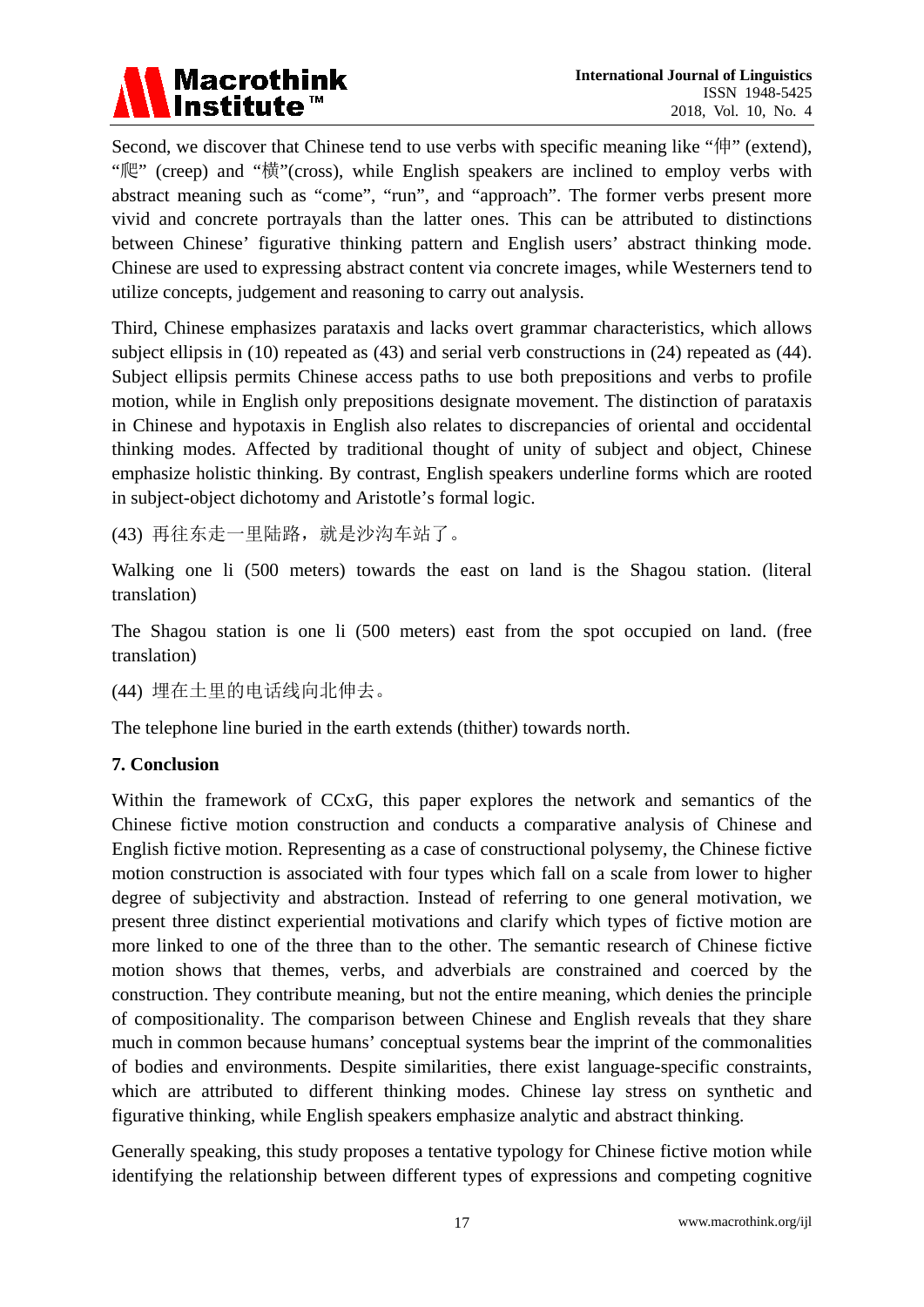

explanations. It also provides a novel perspective to analyze fictive motion by means of applying CCxG and, hence, proves the applicability of CCxG and enriches the research into Motion events. Furthermore, it contributes to linguistic typology with a comparison between Chinese and English fictive motion.

## **Acknowledgement**

The research is financed by Innovative Scientific Research Project of Guangdong University of Foreign Studies (17SS04) and Postgraduate Innovative Research Project of Guangdong University of Foreign Studies (18GWCXXM-40). We would like to express our gratitude to Associate Professor He Qingshun who have offered us professional suggestions.

## **References**

Blomberg, J. (2015). The expression of non-actual motion in Swedish, French and Thai. *Cognitive Linguistics, 26*(4), 657-696. https://doi.org/10.1515/cog-2015-0025

Blomberg, J., & Zlatev, J. (2014). Actual and non-actual motion: why experientialist semantics needs phenomenology (and vice versa). *Phenomenology & the Cognitive Sciences, 13*(3), 395-418. https://doi.org/10.1007/s11097-013-9299-x

Croft, W. (1991). *Syntactic Categories and Grammatical Relations: the Cognitive Organization of Information*. Chicago: University of Chicago Press.

Egorova, E., Tenbrink, T., & Purves, R. S. (2018). Fictive motion in the context of mountaineering. *Spatial Cognition & Computation*. https://doi.org/10.1080/13875868.2018.1431646

Fan, N. (2014). A comparative study of Chinese and English access paths. *Journal of Xi'an International Studies University, 22*(1), 15-19. <https://doi.org/10.16362/j.cnki.cn61-1457/h.2014.01.009>

Fauconnier, G. (1997). *Mappings in Thought and Language*. New York: Cambridge University Press.

Goldberg, A. (1995). *Constructions: A Construction Grammar Approach to Argument Structure*. Chicago: The University of Chicago Press.

Goldberg, A. (2006). *Constructions at Work*. Chicago: The University of Chicago Press.

Huang, H. X., & Han, W. (2012). The cognitive motivation behind subjective motion expressions in modern Chinese. *Journal of Zhejiang University (Humanities and Social Sciences), 42*(4), 47-56.

Lakoff, G., & Turner, M. (1989). *More than Cool Reason: A Field Guide to Poetic Metaphor.* Chicago and London: The University of Chicago Press.

Lakoff, G., & Johnson, M. (1999). *Philosophy in the Flesh: the Embodied Mind and Its Challenge to Western Thought*. New York: Basic Books.

Langacker, R.W. (1986). Abstract Motion. *Proceeding of the Twelfth Annual Meeting of the*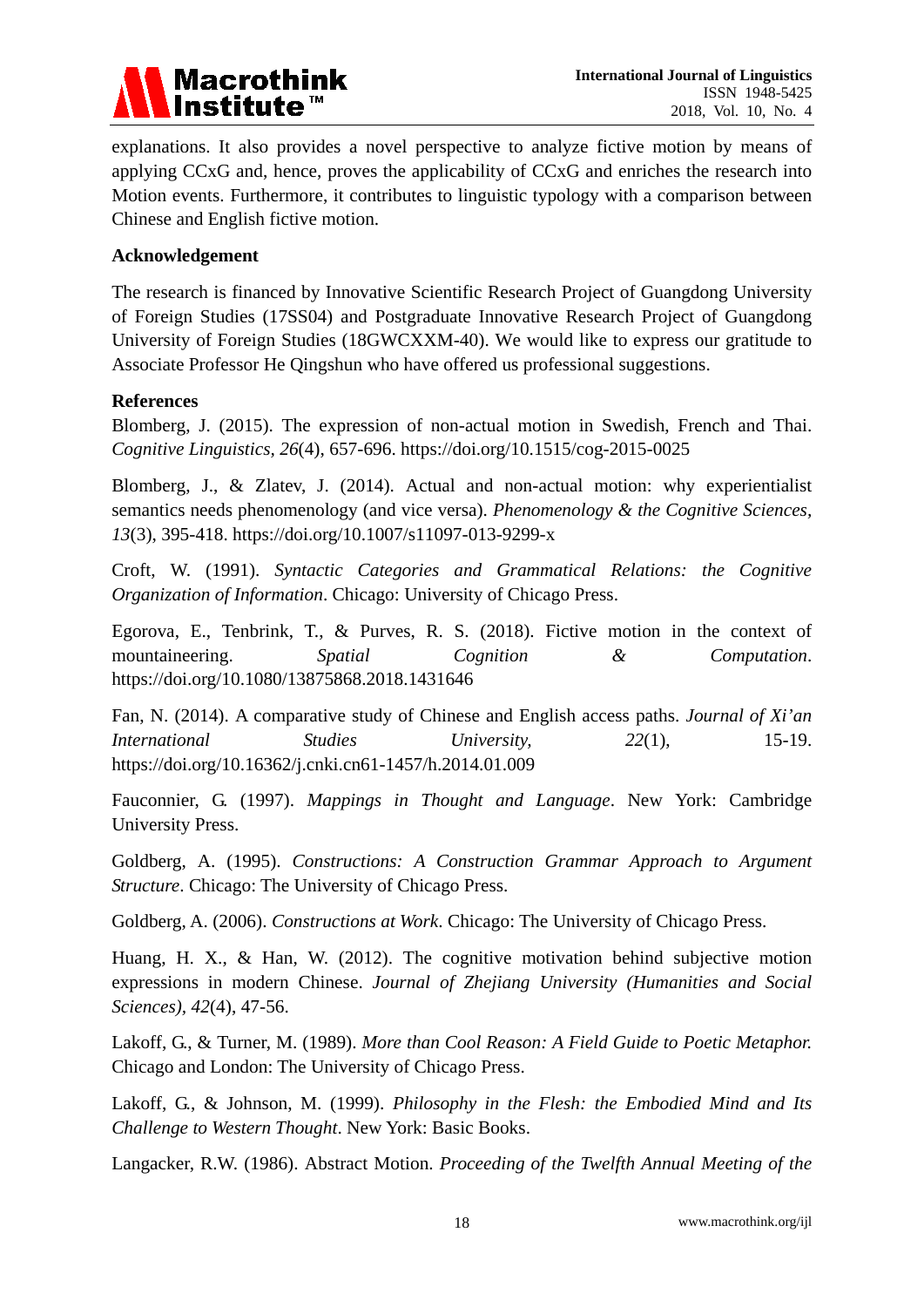

*Berkeley Linguistics Society: General Session and Parasession on Semantic Typology*, 455-471.<https://doi.org/10.3765/bls.v12i0.3317>

Langacker, R.W. (1987). *Foundations of Cognitive Grammar, Volume I*. Stanford: Stanford University Press.

Langacker, R. W. (2002). *Concept, Image, and Symbol: the Cognitive Basis of Grammar* (2nd edition). Berlin: Mouton de Gruyter.

Langacker, R.W. (2008). *Cognitive Grammar: A Basic Introduction*. New York: Oxford University Press.

Li, X. (2009). Cognitive interpretation of fictive motion in English and Chinese. *Journal of Southwest University of Political Science & Law, 11*(2), 130-135.

Li, Q. Y., & Chen, C. (2012). Interpretation of spatial and visual experience of fictive motion expressions. *Contemporary Rhetoric*, (2), 50-56. https://doi.org/10.16027/j.cnki.cn31-2043/h.2012.02.010

Lyons, J. (1977). *Semantics.* Cambridge: Cambridge University Press.

Matlock, T. (2004a). Fictive motion as cognitive simulation. *Memory & Cognition, 32*(8), 1389-1400.

Matlock, T., & Richardson, D. C. (2004b). Do eye movements go with fictive motion? *Proceedings of the 26th Annual Conference of the Cognitive Science Society,* 26, 909-914. Retrieved from https://escholarship.org/uc/item/6470q99t

Matlock, T. (2006). Depicting fictive motion in drawings. In Luchjenbroers, J. (Ed.), *Cognitive Linguistics Investigations: Across Languages, Fields, and Philosophical Boundaries* (pp. 67-83). Amsterdam: John Benjamins.

Matsumoto, Y. O. (1996a). Subjective Motion and English and Japanese Verbs. *Cognitive Linguistics, 7*(2), 183-226.<https://doi.org/10.1515/cogl.1996.7.2.183>

Matsumoto, Y. O. (1996b). How abstract is subjective motion? A comparison of coverage path expressions and access path expressions. In Adele, E. G. (Ed.), *Conceptual Structure, Discourse and Language* (pp. 359-373). Stanford: CSLI Publications.

Merleau-Ponty, M. (1962). *Phenomenology of Perception.* London: Routledge.

Michaelis, L. A. (2004). Type shifting in construction grammar: an integrated approach to aspectual coercion. *Cognitive Linguistics, 15*(1), 1-67.

Rojo, A., & Valenzuela, J. (2003). Fictive motion in English and Spanish. *International Journal of English Studies, 3*(2), 123-151. https://doi.org[/10.6018/ijes.3.2.48411](http://dx.doi.org/10.6018/ijes.3.2.48411)

Stosic, D., Fagard, B., Sarda, L., & Colin, C. (2015). Does the road go up the mountain? fictive motion between linguistic conventions and cognitive motivations. *Cognitive Processing, 16 Suppl 1*(1), 221-225. https://doi.org/10.1007/s10339-015-0723-8